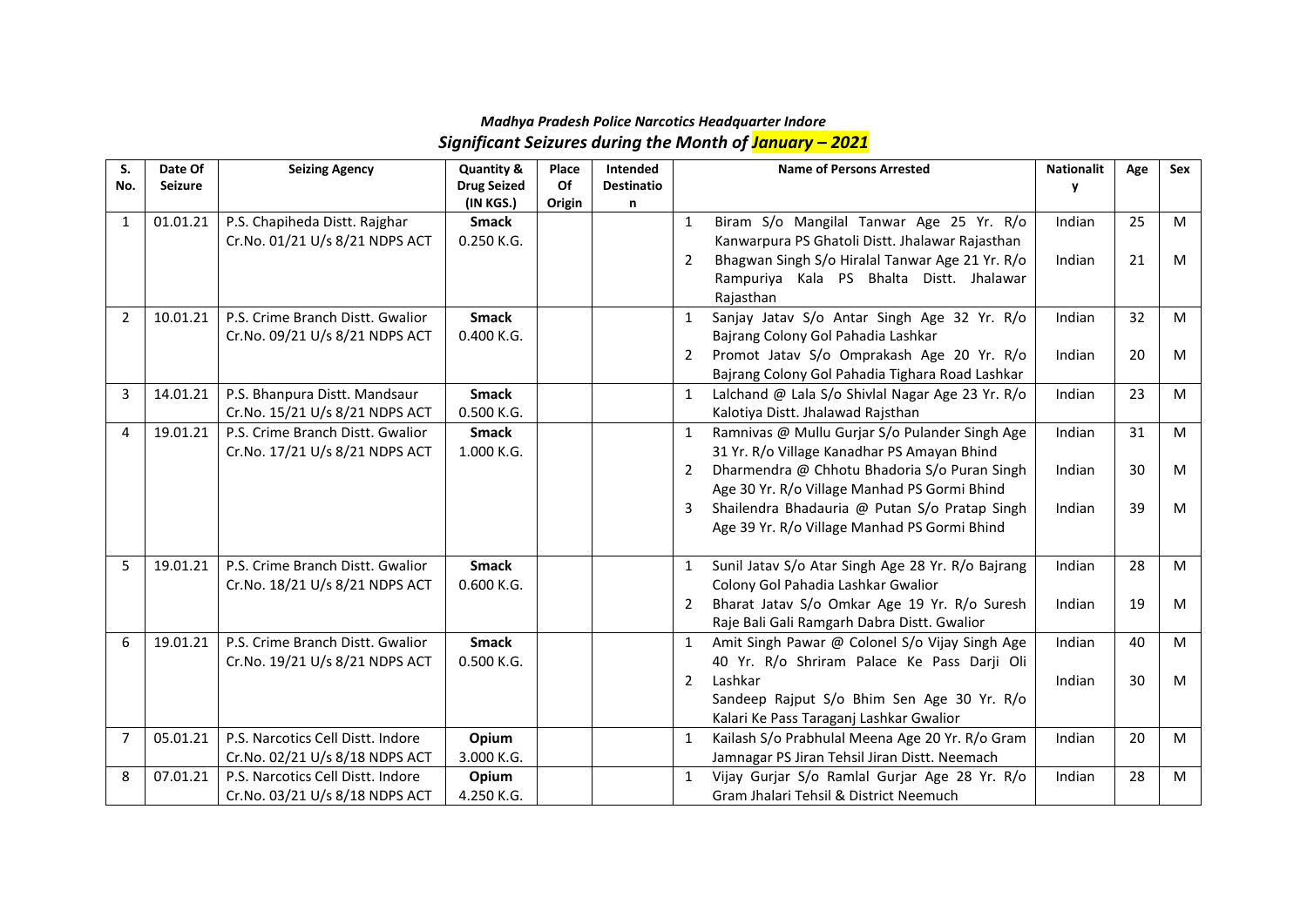|    |          |                                                                                  |                        | 2              | Mangal Singh S/o Himmat Singh Ranawat Age 23<br>Yr. R/o Gram Jaloda Jagir Tehsil Chhoti Sadadi<br>Distt. Pratapgarh Rajasthan | Indian | 23 | M  |
|----|----------|----------------------------------------------------------------------------------|------------------------|----------------|-------------------------------------------------------------------------------------------------------------------------------|--------|----|----|
| 9  | 01.01.21 | P.S. Crime Branch Distt. Bhopal<br>Cr.No. 01/21 U/s 8/20 NDPS ACT                | Gajna<br>21.000 K.G.   | 1              | Deepak Mandal S/o Sonatan Age 19 Yr. R/o Slum<br>No. 634 Bengali Colony Vishwakarma Nagar                                     | Indian | 19 | M  |
|    |          |                                                                                  |                        | $\overline{2}$ | Govindpura<br>Aseem Basu S/o Adhir Basu Age 28 Yr. R/o Village<br>Butki Doh PS Chapana Distt. Betul                           | Indian | 28 | M  |
| 10 | 01.01.21 | P.S. Balakwada Distt. Khargone<br>Cr.No. 01/21 U/s 8/20 NDPS ACT                 | Ganja<br>20.000 K.G.   | $\mathbf{1}$   | Sadashiv S/o Nandla Sisodiya Jati Barela Age 35<br>Yr. R/o Solna PS Goganwa Distt. Khargone                                   | Indian | 35 | M  |
|    |          |                                                                                  | & Charas<br>0.250 K.G. | 2              | Rizwan S/o Iqbal Pathan Jati Musalman Age 37 Yr.<br>R/o Sanjay Nagar Khargone                                                 | Indian | 37 | M  |
| 11 | 03.01.21 | P.S. Kohefiza Distt. Bhopal<br>Cr.No. 06/21 U/s 8/20 NDPS ACT                    | Ganja<br>25.000 K.G.   | 1              | Dharmendra S/o Visiram Age 30 Yr. R/o Gram<br>Nagla Makral Itora Post Kakua PS Malpura Distt.                                 | Indian | 30 | M  |
|    |          |                                                                                  |                        | $\overline{2}$ | Agra U.P.<br>Kiran Verma W/o Vijay Kumar Age 32 Yr. B88 Gali<br>No. 07 First Pusta New Osmanpur Seelampur<br>North East Delhi | Indian | 32 | F. |
| 12 | 06.01.21 | Rampur Baghelan Distt.<br><b>P.S.</b><br>Satna<br>Cr.No. 13/21 U/s 8/20 NDPS ACT | Ganja<br>21.000 K.G.   | $\mathbf{1}$   | Narendra Kewat S/o Bahadur @ Motilal Kewat<br>Age 48 Yr. R/o Gram Sidholi PS Rampur Baghelan                                  | Indian | 48 | M  |
| 13 | 07.01.21 | P.S. Cent Distt. Sagar<br>Cr.No. 22/21 U/s 8/20 NDPS ACT                         | Ganja<br>150.000       | $\mathbf{1}$   | Rajkumar S/o Barela Shriwastav Age 61 Yr. R/o<br>Rajiv Gandhi Park Ke Piche Patel Ka Bagicha PS                               | Indian | 61 | M  |
|    |          |                                                                                  | K.G.                   | $\overline{2}$ | Cent Sagar<br>Vaibhav S/o Ramkumar Shriwastav Age 22 Yr. R/o<br>Rajiv Gandhi Park Ke Piche Patel Ka Bagicha PS                | Indian | 22 | M  |
|    |          |                                                                                  |                        | 3              | Cent Sagar<br>Bhagatram Tiwari S/o Dayaldas Tiwari Age 56 Yr.<br>R/o Warehouse Ke Pass Gopalganj                              | Indian | 56 | M  |
| 14 | 09.01.21 | P.S. Khachrod Distt. Ujjain<br>Cr.No. 15/21 U/s 8/20 NDPS ACT                    | Ganja<br>36.000 K.G.   | $\mathbf{1}$   | Mohammad Sikandar S/o Ismile Kha Jati Pinjara<br>Age 62 Yr. R/o Gram Dhabla Hardu PS Makdon                                   | Indian | 62 | M  |
| 15 | 09.01.21 | P.S. Khachrod Distt. Ujjain<br>Cr.No. 16/21 U/s 8/20 NDPS ACT                    | Ganja<br>20.000 K.G.   | $\mathbf{1}$   | Madan S/o Mangilal Kiloriya Jati Dhakad Age 45<br>Yr. R/o 06 Warniya Gali Khachrod                                            | Indian | 45 | M  |
| 16 | 10.01.21 | P.S. Khachrod Distt. Ujjain<br>Cr.No. 17/21 U/s 8/20 NDPS ACT                    | Ganja<br>58.000 K.G.   | $\mathbf{1}$   | Santosh S/o Roopsingh Rajput Age 30 Yr. R/o<br>Badnagar Road Candukhedi Ujjain                                                | Indian | 30 | M  |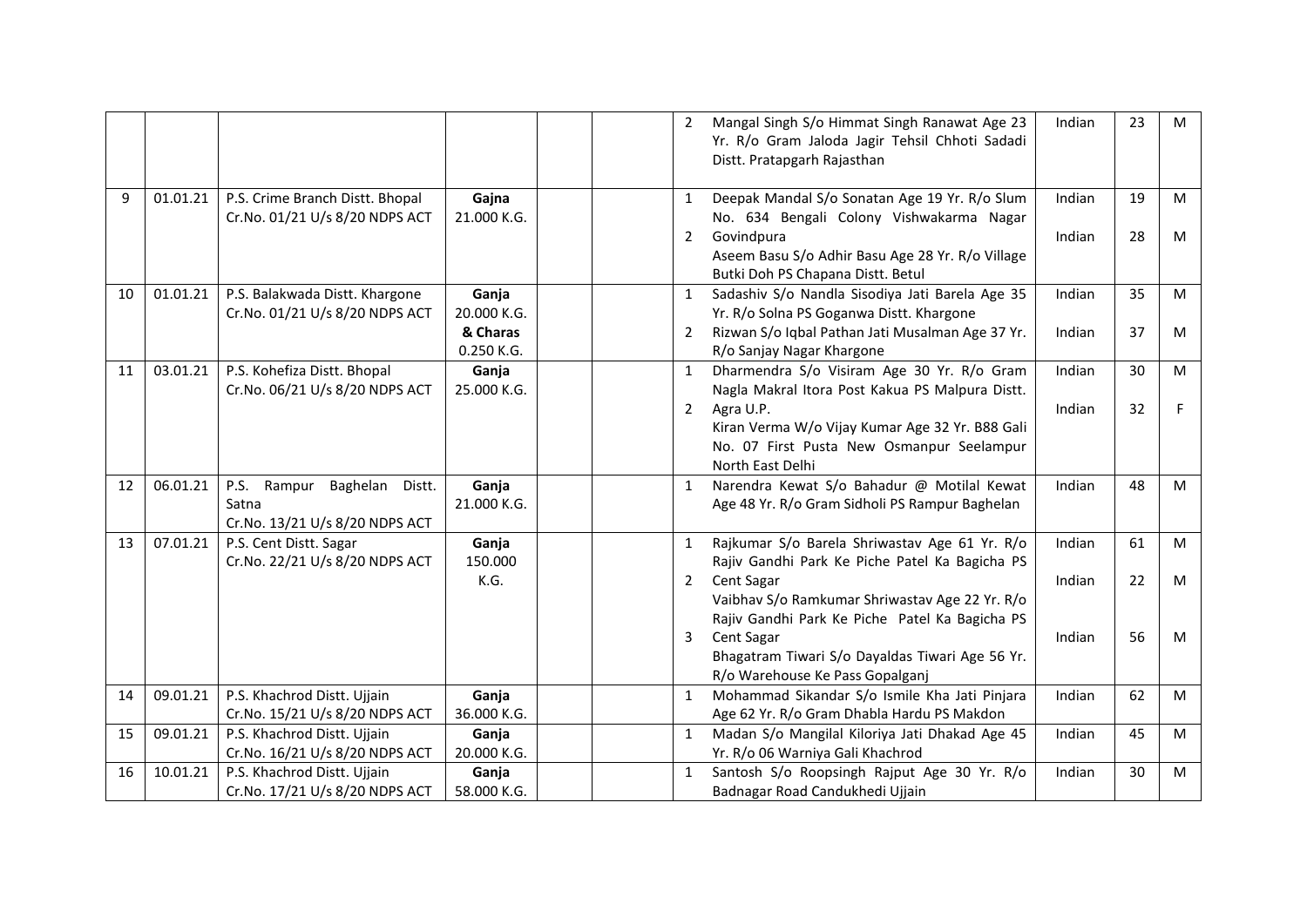|    |          |                                  |             | 2              | Rajesh S/o Kamalkishor Jaiswal R/o Lakhervadi<br>Khachrod | Indian |                          | M |
|----|----------|----------------------------------|-------------|----------------|-----------------------------------------------------------|--------|--------------------------|---|
| 17 | 14.01.21 | P.S. Amarpatan Distt. Satna      | Ganja       | $\mathbf{1}$   | Pankaj @ Ajit Singh S/o Lt. Shri Viresh Singh             | Indian | 40                       | M |
|    |          | Cr.No. 20/21 U/s 8/20 NDPS ACT   | 100.100     |                | Chandel Age 40 Yr. R/o Sarda PS Rampur Nekin              |        |                          |   |
|    |          |                                  | K.G.        | 2              | Sokhilal S/o Maturalal Pal Age 38 Yr. R/o Kharhna         | Indian | 38                       | M |
|    |          |                                  |             |                | PS Rampur Nekin                                           |        |                          |   |
| 18 | 20.01.21 | P.S. Kotwali Distt. Vidisha      | Ganja       | $\mathbf{1}$   | Sharad @ Pravendra S/o Kamta Prasad Vyas Age              | Indian | 43                       | M |
|    |          | Cr.No. 37/21 U/s 8/20 NDPS ACT   | 50.500 K.G. |                | 43 Yr. R/o Mohlikhurd PS Khurai                           |        |                          |   |
|    |          |                                  |             | 2              | Jitendra S/o Hammir Ahirwar Age 30 Yr. R/o                | Indian | 30                       | M |
|    |          |                                  |             |                | Gram Mensi PS Khurai Distt. Sagar                         |        |                          |   |
| 19 | 23.01.21 | P.S. Ichawar Distt. Sehore       | Ganja       | 1              | Hari Singh Korku S/o Devlal Age 50 Yr. R/o Kudi           | Indian | 50                       | M |
|    |          | Cr.No. 33/21 U/s 8/20 NDPS ACT   | 201.000     | 2              | Zabbar Kha S/o Munsi Kha Beldar R/o Kudi                  | Indian |                          | M |
|    |          |                                  | K.G.        | 3              | Tahir S/o Chudu Kha R/o Ichawar                           | Indian |                          | M |
|    |          |                                  |             | 4              | Salman S/o Salim Kha R/o Ichawar                          | Indian |                          | M |
| 20 | 24.01.21 | P.S. Nagoud Distt. Satna         | Ganja       | 1              | Vijay Pandey @ Viju S/o Ramji Pandey Age 35 Yr.           | Indian | 35                       | M |
|    |          | Cr.No. 59/21 U/s 8/20 NDPS ACT   | 50.000 K.G. |                | R/o Urdan PS Nagoud                                       |        |                          |   |
|    |          |                                  |             | 2              | Ravendra Kumar Pandey S/o Ganesh Prasad                   | Indian | 32                       | M |
|    |          |                                  |             |                | Pandey Age 32 Yr. R/o AKharha PS Jaso                     |        |                          |   |
|    |          |                                  |             | 3              | Vijay Shukla @ Bablu S/o Purshotham Shukla R/o            | Indian | $\overline{\phantom{a}}$ | M |
|    |          |                                  |             |                | Gram Rajapur PS Jaso                                      |        |                          |   |
| 21 | 24.01.21 | P.S. City Kotwali Distt. Satna   | Ganja       | $\mathbf{1}$   | Sagar Tiwari S/o Sunil Tiwari Age 40 Yr. R/o              | Indian | 40                       | M |
|    |          | Cr.No. 72/21 U/s 8/20 NDPS ACT   | 95.000 K.G. |                | Purani Abkari Ke Pass Satna PS Kotwali                    |        |                          |   |
|    |          |                                  |             | 2              | Siraj Khan S/o Riyaj Khan Age 42 Yr. R/o Lalta            | Indian | 42                       | M |
|    |          |                                  |             |                | Chok Satna                                                |        |                          |   |
|    |          |                                  |             | 3              | Bhaiyan @ Omshankar Yadav S/o Natthulal Yadav             | Indian | 30                       | M |
|    |          |                                  |             |                | Age 30 Yr. R/o Gram Sijalhata Ahiran Tola Ward            |        |                          |   |
|    |          |                                  |             |                | No. 1 PS Kolgawna                                         |        |                          |   |
| 22 | 25.01.21 | P.S. Suaatala Distt. Narsinghpur | Ganja       | 1              | Ahilya Sharma Owner of Car No. CAG-LW-9824                | Indian |                          |   |
|    |          | Cr.No. 30/21 U/s 8/20 NDPS ACT   | 121.000     |                |                                                           |        |                          |   |
|    |          |                                  | K.G.        |                |                                                           |        |                          |   |
| 23 | 25.01.21 | P.S. Satwas Distt. Dewas         | Ganja       | 1              | Ravi Sharma S/o Gopal Sharma Age 34 Yr. R/o               | Indian | 34                       | M |
|    |          | Cr.No. 41/21 U/s 8/20 NDPS ACT   | 46.437 K.G. |                | Gram Pipalkota Satwas Distt. Dewas                        |        |                          |   |
|    |          |                                  |             | $\overline{2}$ | Sachin Sharma S/o Gopal Sharma Age 26 Yr. R/o             | Indian | 26                       | M |
|    |          |                                  |             |                | Gram Pipalkota Satwas Distt. Dewas                        |        |                          |   |
| 24 | 28.01.21 | P.S. Pichor Distt. Shivpuri      | Gajna       | $\mathbf{1}$   | Shivraj Lodhi S/o Ghanshyam @ Ghansu Lodhi                | Indian |                          | M |
|    |          | Cr.No. 67/21 U/s 8/20 NDPS ACT   | 23.340 K.G. |                | R/o Gram Nayagaon Kararkheda                              |        |                          |   |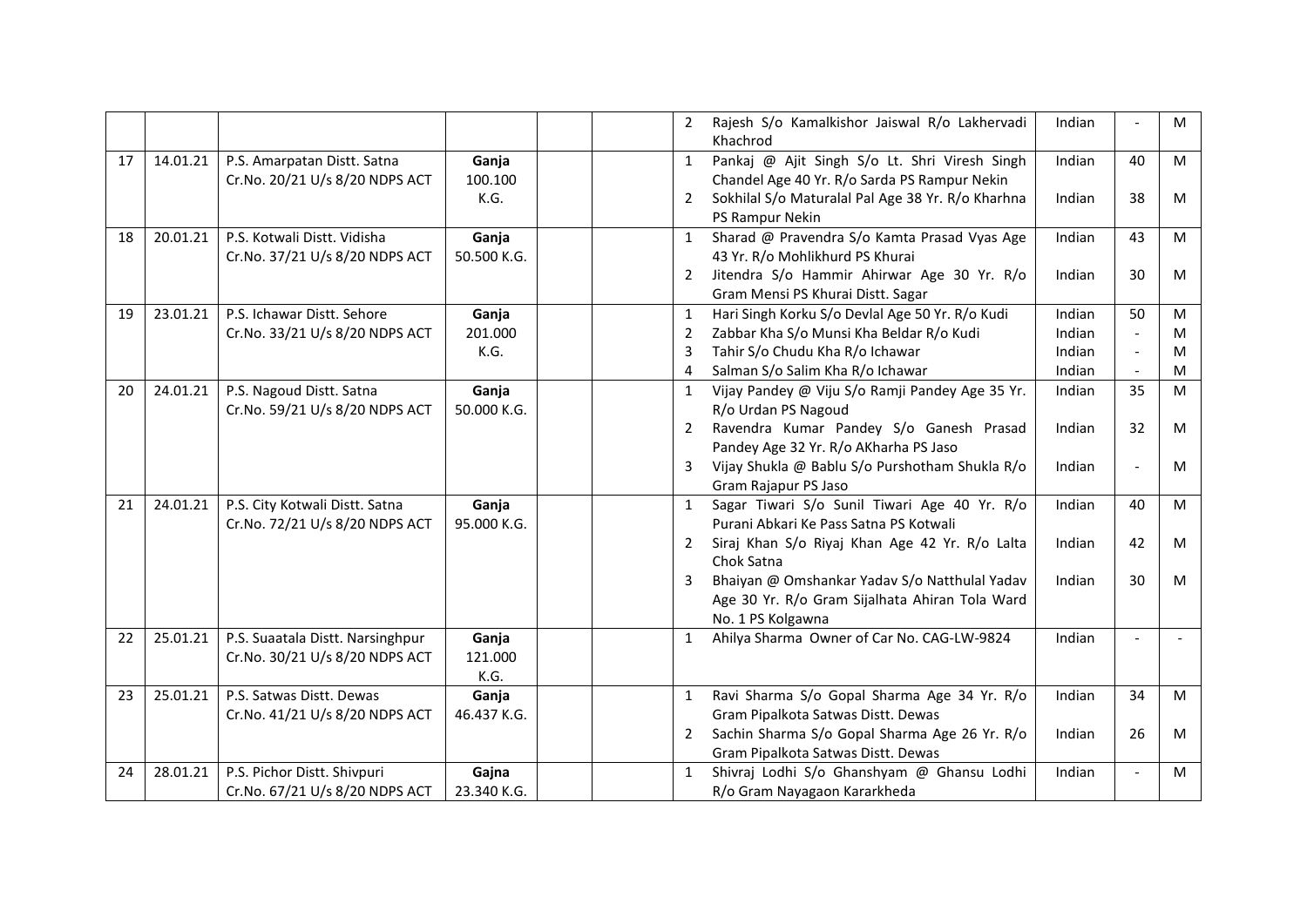| 25 | 28.01.21 | P.S. Pichor Distt. Shivpuri          | Gajna        |  | $\mathbf{1}$ | Ramkishan Pal S/o Dayaram Pal R/o Gram          | Indian |    | M |
|----|----------|--------------------------------------|--------------|--|--------------|-------------------------------------------------|--------|----|---|
|    |          | Cr.No. 68/21 U/s 8/20 NDPS ACT       | 26.410 K.G.  |  |              | Nayagaon Kararkheda                             |        |    |   |
| 26 | 05.01.21 | P.S. YD Nagar Distt. Mandsaur        | Poppy        |  | $\mathbf{1}$ | Vishal S/o Tejaram Dewasi Age 24 Yr. R/o        | Indian | 24 | M |
|    |          | Cr.No. 09/21 U/s 8/15 NDPS ACT       | straw        |  |              | Dewasiyo Ka Was PS Banad Distt. Jodhpur         |        |    |   |
|    |          |                                      | 60.000 K.G.  |  | 2            | Rajsthan                                        | Indian | 30 | M |
|    |          |                                      | & Opium      |  |              | Kishanram S/o Amanram Dewasi Age 30 Yr. R/o     |        |    |   |
|    |          |                                      | 1.670 K.G.   |  |              | Raiko Ka Was Gram Asanda PS Banad Distt.        |        |    |   |
|    |          |                                      |              |  |              | Jodhpur Rajsthan                                |        |    |   |
| 27 | 05.01.21 | P.S. Bhanpura Distt. Mandsaur        | Poppy        |  | $\mathbf{1}$ | Mithusingh S/o Dulesingh Age 40 Yr. R/o Dhabla  | Indian | 40 | M |
|    |          | Cr.No. 06/21 U/s 8/15 NDPS ACT       | straw        |  |              | Mahesh PS Suwasra Distt. Mandsaur               |        |    |   |
|    |          |                                      | 60.000 K.G.  |  |              |                                                 |        |    |   |
| 28 | 09.01.21 | <b>P.S.</b><br>Narayanghar<br>Distt. | Poppy        |  | $\mathbf{1}$ | Vikas S/o Bansilal Vishnoi Age 25 Yr. R/o H.No. | Indian | 25 | M |
|    |          | Mandsaur                             | straw        |  |              | 304 Dudiyo Ki Dhani Bhedi Nagor Rajsthan        |        |    |   |
|    |          | Cr.No. 09/21 U/s 8/15 NDPS ACT       | 60.000 K.G.  |  |              |                                                 |        |    |   |
| 29 | 11.01.21 | P.S.<br>Narayanghar<br>Distt.        | Poppy        |  | $\mathbf{1}$ | Dajaram S/o Kalaji Anjna Age 42 Yr. R/o Dhata   | Indian | 42 | M |
|    |          | Mandsaur                             | straw        |  |              | Tehsil Sanchor Distt. Jalor Rajsthan            |        |    |   |
|    |          | Cr.No. 10/21 U/s 8/15 NDPS ACT       | 210.000      |  |              |                                                 |        |    |   |
|    |          |                                      | K.G.         |  |              |                                                 |        |    |   |
| 30 | 11.01.21 | P.S. Bhanpura Distt. Mandsaur        | <b>Poppy</b> |  | $\mathbf{1}$ | Gurudev @ Jaisingh S/o Gurubaksh Singh Jati     | Indian | 63 | M |
|    |          | Cr.No. 11/21 U/s 8/15 NDPS ACT       | straw        |  |              | Khati Age 63 Yr. R/o H.No. 767 Santnagar PS     |        |    |   |
|    |          |                                      | 70.000 K.G.  |  |              | Raniya Distt. Sirsa Haryana                     |        |    |   |
| 31 | 17.01.21 | P.S. Narcotics Cell Distt. Indore    | Poppy        |  | $\mathbf{1}$ | Mubarik Shah S/o Shakur Shah Age 30 Yr. R/o     | Indian | 30 | M |
|    |          | Cr.No. 05/21 U/s 8/15 NDPS ACT       | straw        |  |              | Gram Dorana PS Nai Abadi Distt. Mandsaur        |        |    |   |
|    |          |                                      | 640.000      |  |              |                                                 |        |    |   |
|    |          |                                      | K.G.         |  |              |                                                 |        |    |   |
| 32 | 21.01.21 | P.S. Javad Distt. Neemach            | Poppy        |  | $\mathbf{1}$ | Mukesh S/o Nemichand Choudhari Jati Jat Age 22  | Indian | 22 | M |
|    |          | Cr.No. 38/21 U/s 8/15 NDPS ACT       | straw        |  |              | Yr. R/o Ladnu Tehsil & PS Ladnu Distt. Nagour   |        |    |   |
|    |          |                                      | 60.000 K.G.  |  | 2            | Rajsthan                                        | Indian | 26 | M |
|    |          |                                      |              |  |              | Nimbaram S/o Harkaram Jati Jat Age 26 Yr. R/o   |        |    |   |
|    |          |                                      |              |  |              | Plot No. 64/5 Parshavnath Nagar Dusra           |        |    |   |
|    |          |                                      |              |  |              | Bhadvasiya Parihar Nagar Ke Andar Jodhpur       |        |    |   |
|    |          |                                      |              |  |              | Rajsthan                                        |        |    |   |
| 33 | 25.01.21 | P.S. Daloda Distt. Mandsaur          | Poppy        |  | $\mathbf{1}$ | Shivnarayan @ Lakhan S/o Ramlal Balai Age 23    | Indian | 23 | M |
|    |          | Cr.No. 41/21 U/s 8/15 NDPS ACT       | straw        |  |              | Yr. R/o Dhundhadka PS Daloda                    |        |    |   |
|    |          |                                      | 301.000      |  |              |                                                 |        |    |   |
|    |          |                                      | K.G.         |  |              |                                                 |        |    |   |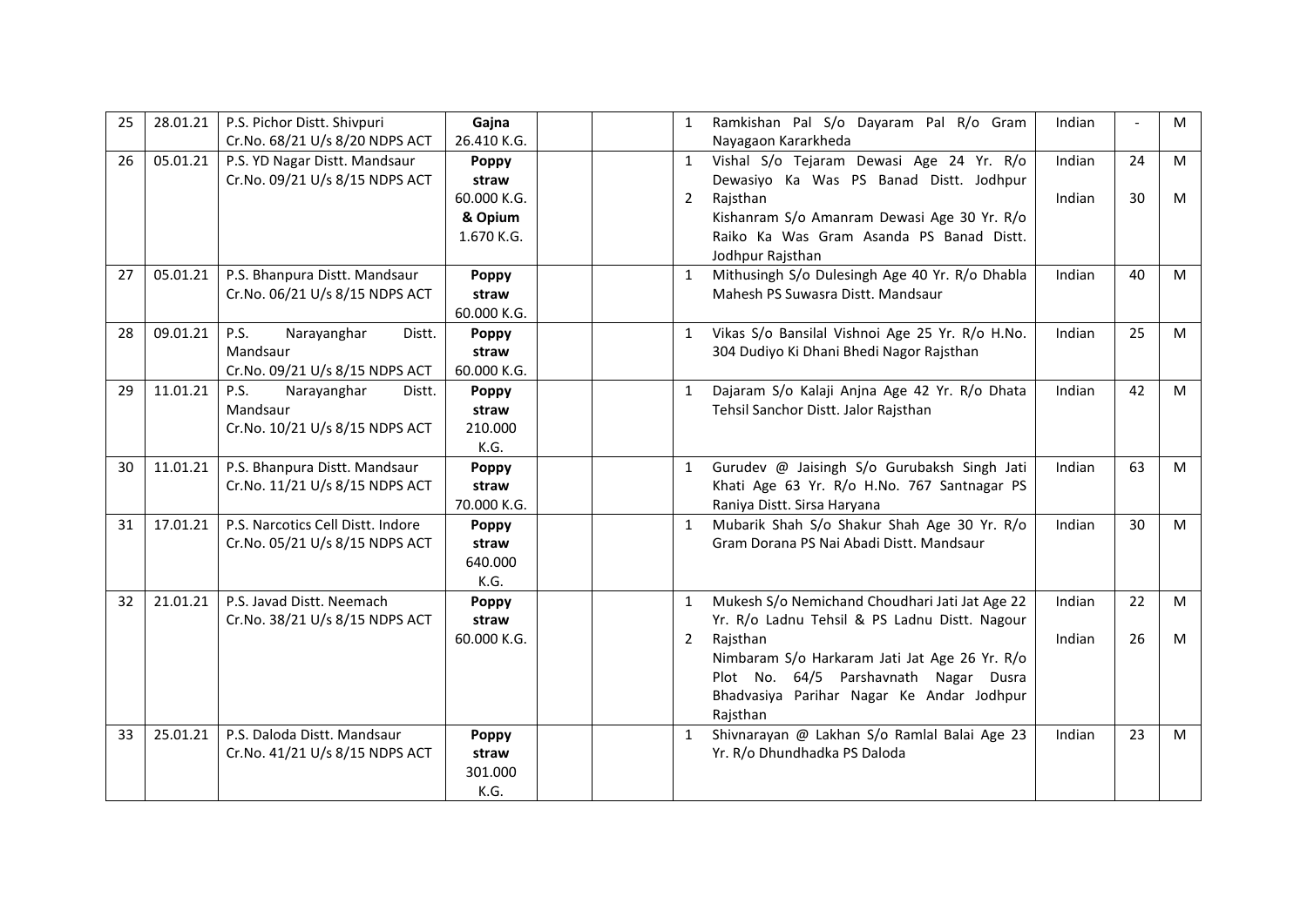| 26.01.21 | L   P.S. Pipliyamadi Distt. Mandsaur | <b>Poppy</b> |  | Rajuram S/o Babula Vishnoi Age 19 Yr. R/o          | Indian | 19 | M |
|----------|--------------------------------------|--------------|--|----------------------------------------------------|--------|----|---|
|          | Cr.No. 27/21 U/s 8/15 NDPS ACT       | straw        |  | Dhorimanna Distt. Badmer Raisthan                  |        |    |   |
|          |                                      | 110.000      |  | Sunil S/o Bhagirathram Jati Vishnoi Age 16 Yr. R/o | Indian | 16 | M |
|          |                                      | K.G.         |  | Sarnau Sanchor Distt. Jalour Rajsthan              |        |    |   |

|              | Significant Seizures during the Month of February – 2021 |                                                                      |                                               |                       |                                           |              |                                                                                                                                                           |                   |     |     |  |  |  |
|--------------|----------------------------------------------------------|----------------------------------------------------------------------|-----------------------------------------------|-----------------------|-------------------------------------------|--------------|-----------------------------------------------------------------------------------------------------------------------------------------------------------|-------------------|-----|-----|--|--|--|
| S.<br>No.    | Date Of<br><b>Seizure</b>                                | <b>Seizing Agency</b>                                                | Quantity &<br><b>Drug Seized</b><br>(IN KGS.) | Place<br>Of<br>Origin | <b>Intended</b><br><b>Destinatio</b><br>n |              | <b>Name of Persons Arrested</b>                                                                                                                           | <b>Nationalit</b> | Age | Sex |  |  |  |
| $\mathbf{1}$ | 04.02.21                                                 | P.S. Narcotics Cell Distt. Indore<br>Cr.No. 10/21 U/s 8/18 NDPS ACT  | Opium<br>2.600 K.G.                           |                       |                                           | $\mathbf{1}$ | Driver of Motorcycle Vehicle No. MP-44-ML-9830<br>Arvid Singh S/o Bhagat Singh Tanwar R/o Gram<br>Bordiyakala Distt. Neemach                              | Indian            |     | M   |  |  |  |
| 2            | 07.02.21                                                 | P.S. Bercha Distt. Shajapur<br>Cr.No. 21/21 U/s 8/18 NDPS ACT        | Opium<br>7.000 K.G.                           |                       |                                           |              | Iqbal S/o Dilawar Mev Age 49 Yr. R/o Jaora<br>Ratlam                                                                                                      | Indian            | 49  | M   |  |  |  |
| 3            | 15.02.21                                                 | P.S. Narcotics Cell Distt. Indore<br>Cr.No. 11/21 U/s 8/18 NDPS ACT  | Opium<br>3.000 K.G.                           |                       |                                           | 1            | @<br>Sanjay<br>Patidar<br>Chandraprakash<br>S/O<br>Ghanshyam Patidar Age 30 Yr. R/o Gram<br>Gogarpur PS Pipliyamandi Tehsil Malharghar<br>Distt. Mandsaur | Indian            | 30  | M   |  |  |  |
| 4            | 19.02.21                                                 | P.S. Narcotics Cell Distt. Indore<br>Cr.No. 13/21 U/s 8/18 NDPS ACT  | Opium<br>4.000 K.G.                           |                       |                                           | $\mathbf 1$  | Ishwarlal Anjana S/o Bherulal Anjana Age 40 Yr.<br>R/o Gram Gomana Post Gomana Tehsil & PS<br>Choti Saddi Disttl. Pratapghar Rajsthan                     | Indian            | 40  | M   |  |  |  |
| 5            | 27.02.21                                                 | P.S. Betul Bazar Distt. Betul<br>Cr.No. 71/21 U/s 8/18 NDPS ACT      | Opium<br>5.600 K.G.                           |                       |                                           | $\mathbf{1}$ | Mag Singh S/o Sukhadev Singh Rajpurohit Age 36<br>Yr. R/o Ambedkar Ward Multai                                                                            | Indian            | 36  | M   |  |  |  |
|              |                                                          |                                                                      |                                               |                       |                                           | 2            | Driver Suresh S/o Kachru Panwar Age 40 Yr. R/o<br>Indra Gandhi Ward Multai                                                                                | Indian            | 40  | M   |  |  |  |
| 6            | 01.02.21                                                 | P.S. GRP Amla Distt. Rail Jabalpur<br>Cr.No. 08/21 U/s 8/20 NDPS ACT | Gajna<br>20.200 K.G.                          |                       |                                           | 1            | Amit Kumar S/o Ramsuraj Saroj Age 25 Yr. R/o<br>Gram Chora PS Antu Distt. Pratapghar U.P.                                                                 | Indian            | 21  | M   |  |  |  |
|              |                                                          |                                                                      |                                               |                       |                                           | 2            | Akhilesh Yadav S/o Munnu Singh Age 36 Yr. R/o<br>Gram Laxmanpur Teh. Chipraghar Distt. Kannoj<br>U.P.                                                     | Indian            | 30  | M   |  |  |  |
| 7            | 02.02.21                                                 | P.S. Budhar Distt, Shahdol<br>Cr.No. 86/21 U/s 8/20 NDPS ACT         | Ganja<br>30.000 K.G.                          |                       |                                           | 1            | Moh. Hamdan S/o Moh. Gufran Age 26 Yr. R/o<br>Ahmedpur Asrauli PS Dhumanganj<br>Distt.<br>Allahabad U.P.                                                  | Indian            | 26  | M   |  |  |  |
|              |                                                          |                                                                      |                                               |                       |                                           | 2            | Faizan Khan S/o Aslam Khan Age 29 Yr. R/o                                                                                                                 | Indian            | 29  | M   |  |  |  |

# *Madhya Pradesh Police Narcotics Headquarter Indore*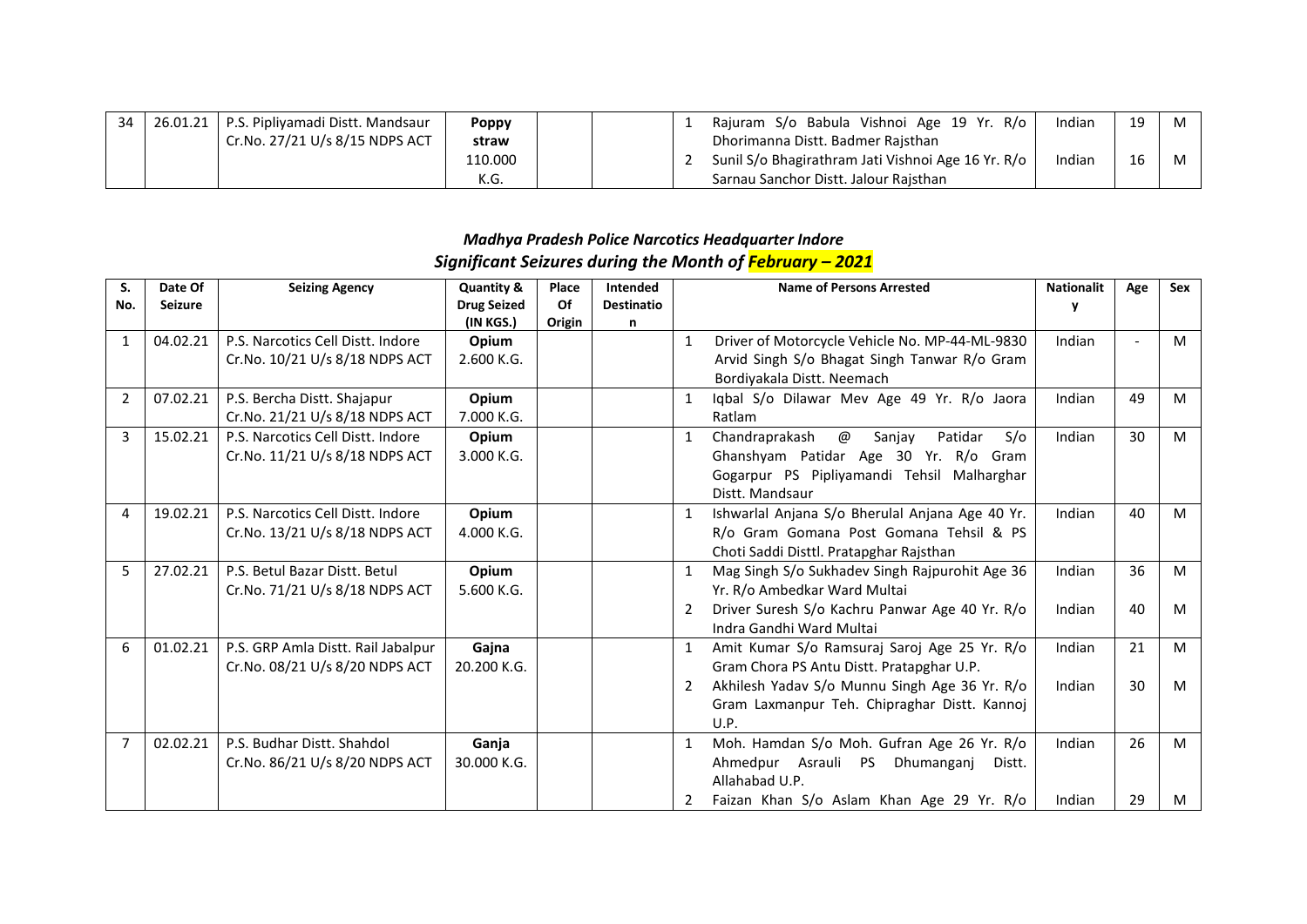|    |          |                                                           |                      | 3<br>$\overline{4}$<br>5<br>6 | Nazirabad Ward No. 35 Satna PS City Kotwali<br>Distt. Satna<br>Mohammad Sajid S/o Mohammad Samim Age 26<br>Yr. Nazirabad Ward No. 38 PS City Kotwali Distt.<br>Satna<br>Mohammad Mousin S/o Mohammad Iqbal Age<br>26 Yr. R/o H.No. 05 Nichasaddik Nagar PS Nisadi<br>Gate Meerut U.P. At Present Ramnagar PS<br>Rajnagar Distt. Anuppur MP<br>Abdul Rahman @ Ballu S/o Late Mohammad<br>Akhlakh Age 30 Yr. R/o Gram Umarpur PS Budhar<br>Distt. Muzaffarpur Nagar U.P. At Present Ward<br>No. 04 Cattle Market Mohalla Kotma Distt.<br>Anuppur MP | Indian<br>Indian<br>Indian<br>Indian | 26<br>26<br>30 | M<br>M<br>M<br>м |
|----|----------|-----------------------------------------------------------|----------------------|-------------------------------|---------------------------------------------------------------------------------------------------------------------------------------------------------------------------------------------------------------------------------------------------------------------------------------------------------------------------------------------------------------------------------------------------------------------------------------------------------------------------------------------------------------------------------------------------|--------------------------------------|----------------|------------------|
|    |          |                                                           |                      |                               | Aas Moh. S/o Iqbal R/o Nazirabad Satna                                                                                                                                                                                                                                                                                                                                                                                                                                                                                                            |                                      |                |                  |
| 8  | 09.02.21 | P.S. Kotwali Distt. Vidisha                               | Ganja                | 1                             | Ramzan Khan S/o Badal Khan Age 25 Yr. R/o                                                                                                                                                                                                                                                                                                                                                                                                                                                                                                         | Indian                               | 25             | M                |
|    |          | Cr.No. 57/21 U/s 8/20 NDPS ACT                            | 210.000              |                               | Gram Goera Mugali PS Matundh Distt. Banda U.P.                                                                                                                                                                                                                                                                                                                                                                                                                                                                                                    |                                      |                |                  |
|    |          |                                                           | K.G.                 |                               | 2 Abdul Momin Khan S/o Mumtaz Khan Age 25 Yr.                                                                                                                                                                                                                                                                                                                                                                                                                                                                                                     | Indian                               | 25             | M                |
|    |          |                                                           |                      | $\overline{3}$                | R/o Gram Moyra Mugali PS Matundh Distt. Banda<br>U.P.                                                                                                                                                                                                                                                                                                                                                                                                                                                                                             | Indian                               | 28             | M                |
|    |          |                                                           |                      |                               | Devisingh S/o Udayaram Meena Age 28 Yr. R/o                                                                                                                                                                                                                                                                                                                                                                                                                                                                                                       |                                      |                |                  |
|    |          |                                                           |                      | 4                             | Dindoli Temple Ke Pass Rajendra Nagar Basoda                                                                                                                                                                                                                                                                                                                                                                                                                                                                                                      | Indian                               | 35             | M                |
|    |          |                                                           |                      |                               | Gudda S/o Diwan Singh Maina Age 35 Yr. R/o                                                                                                                                                                                                                                                                                                                                                                                                                                                                                                        |                                      |                |                  |
|    |          |                                                           |                      | 5                             | Gram Richai PS Tyonda                                                                                                                                                                                                                                                                                                                                                                                                                                                                                                                             | Indian                               | 22             | M                |
|    |          |                                                           |                      |                               | Aman S/o Anand Kumar Chaturvedi Age 22 Yr.                                                                                                                                                                                                                                                                                                                                                                                                                                                                                                        |                                      |                |                  |
|    |          |                                                           |                      |                               | R/o Purana Dehat Police Station Ke Piche Behlot                                                                                                                                                                                                                                                                                                                                                                                                                                                                                                   |                                      |                |                  |
|    |          |                                                           |                      |                               | <b>Bypass Basoda</b>                                                                                                                                                                                                                                                                                                                                                                                                                                                                                                                              |                                      |                |                  |
| 9  | 09.02.21 | P.S. Nanakheda Distt. Ujjain                              | Ganja                | $\mathbf{1}$                  | Sonu @ Satish S/o Momraj Singh Choudhary Age                                                                                                                                                                                                                                                                                                                                                                                                                                                                                                      | Indian                               | 35             | м                |
|    |          | Cr.No. 66/21 U/s 8/20 NDPS ACT                            | 22.100 K.G.          |                               | 35 Yr. R/o 147/02 Anand Nagar Ujjain                                                                                                                                                                                                                                                                                                                                                                                                                                                                                                              |                                      |                |                  |
| 10 | 21.02.21 | P.S. Jaisingh Nagar Distt. Shahdol                        | Ganja                | $\mathbf{1}$                  | Unknown                                                                                                                                                                                                                                                                                                                                                                                                                                                                                                                                           | $\overline{a}$                       |                |                  |
|    | 22.02.21 | Cr.No. 67/21 U/s 8/20 NDPS ACT<br>P.S. Pawai Distt. Panna | 87.000 K.G.          |                               |                                                                                                                                                                                                                                                                                                                                                                                                                                                                                                                                                   | Indian                               | 40             |                  |
| 11 |          | Cr.No. 68/21 U/s 8/20 NDPS ACT                            | Ganja<br>26.000 K.G. | $\mathbf{1}$                  | Pushpendra Singh S/o Mulayam Singh Age 40 Yr.<br>R/o Budha PS Pawai Distt. Panna                                                                                                                                                                                                                                                                                                                                                                                                                                                                  |                                      |                | M                |
| 12 | 24.02.21 | P.S. Vasai Distt. Datia                                   | Ganja                | $\mathbf{1}$                  | Lakhan S/o Laxman Lodhi Age 68 Yr. R/o Vasai                                                                                                                                                                                                                                                                                                                                                                                                                                                                                                      | Indian                               | 68             | M                |
|    |          | Cr.No. 18/21 U/s 8/20 NDPS ACT                            | 20.000 K.G.          |                               |                                                                                                                                                                                                                                                                                                                                                                                                                                                                                                                                                   |                                      |                |                  |
| 13 | 26.02.21 | P.S. Jaithari Distt. Anuppur                              | Gajna                | $\mathbf{1}$                  | Laxman Bind S/o Hiralal Bind Age 21 Yr. R/o                                                                                                                                                                                                                                                                                                                                                                                                                                                                                                       | Indian                               | 21             | M                |
|    |          |                                                           |                      |                               |                                                                                                                                                                                                                                                                                                                                                                                                                                                                                                                                                   |                                      |                |                  |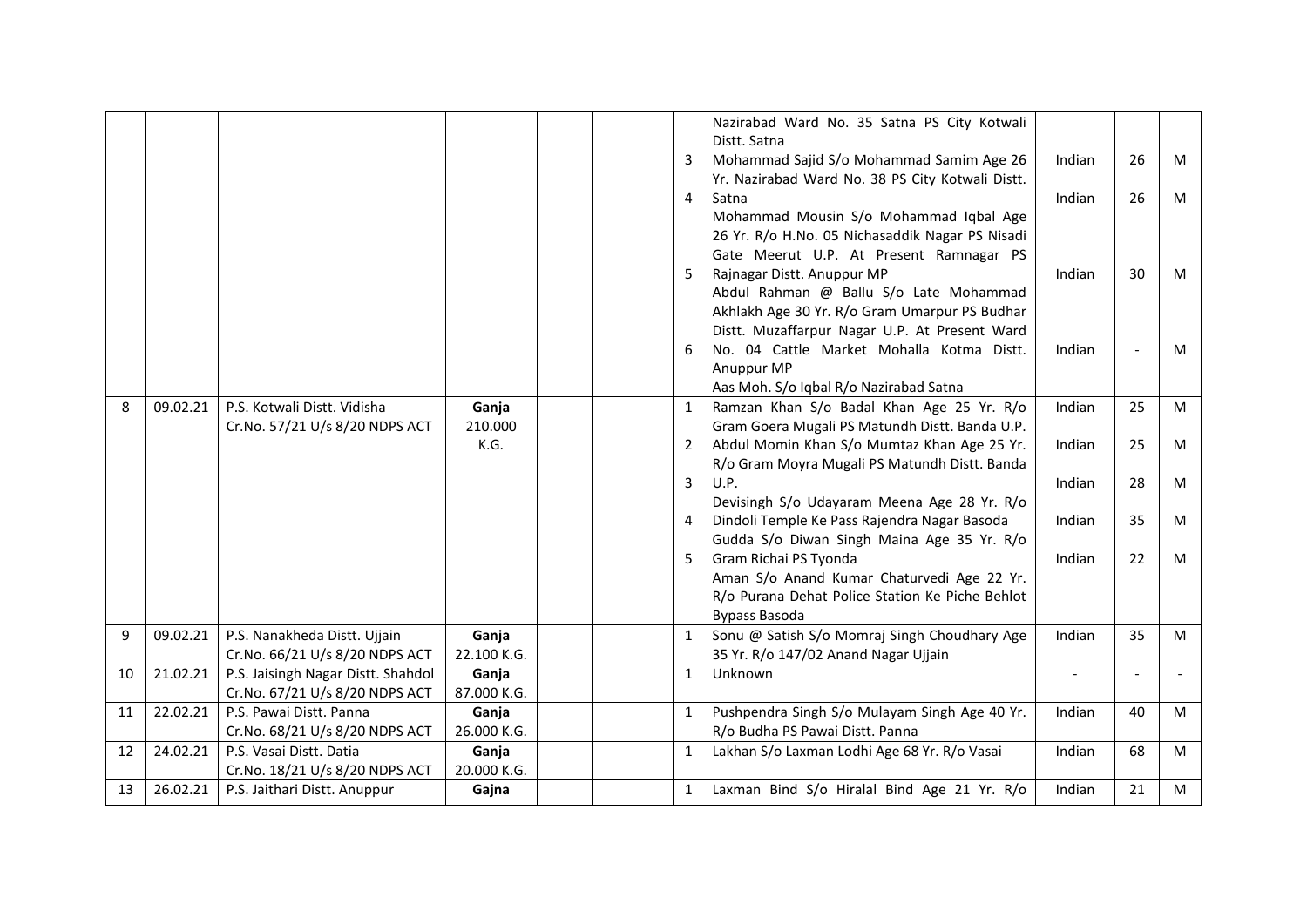|    |          | Cr.No. 66/21 U/s 8/20 NDPS ACT           | 210.000      |              | Panditpur PS Jigna Distt. Mirajapur U.P.        |        |                |   |
|----|----------|------------------------------------------|--------------|--------------|-------------------------------------------------|--------|----------------|---|
|    |          |                                          | K.G.         | $\mathbf{2}$ | Amritlal S/o Chandrabhan Yadav Age 30 Yr. R/o   | Indian | 30             | M |
|    |          |                                          |              |              | Panghadi PS Ghad Distt. Rewa                    |        |                |   |
| 14 | 03.02.21 | <b>P.S.</b><br>Neemach<br>City<br>Distt. | <b>Poppy</b> | $\mathbf{1}$ | Gajendra Singh @ Gajju S/o Moti Singh Rajput    | Indian | 38             | M |
|    |          | Neemach                                  | straw        |              | Age 38 Yr. R/o Sarwaniya Bor PS Neemach City    |        |                |   |
|    |          | Cr.No. 63/21 U/s 8/15 NDPS ACT           | 54.000 K.G.  |              |                                                 |        |                |   |
| 15 | 04.02.21 | <b>P.S.</b><br>Neemach<br>City<br>Distt. | Poppy        | 1            | Sattu @ Satyanarayan Bhambhi S/o Kanheyalal     | Indian | $\blacksquare$ | M |
|    |          | Neemach                                  | straw        |              | Bhambhi R/o Semli Mewad                         |        |                |   |
|    |          | Cr.No. 65/21 U/s 8/15 NDPS ACT           | 57.000 K.G.  | 2            | Lalsingh Sondhiya Rajpur S/o<br>Dulesingh       | Indian | $\blacksquare$ | M |
|    |          |                                          |              |              | Soundhiya Rajput R/o Semli Mewad                |        |                |   |
|    |          |                                          |              |              | Arjun Singh S/o Rupsingh Soundhiya R/o Semli    | Indian | $\Delta$       | M |
| 16 | 06.02.21 | P.S. Garoth Distt. Mandsaur              | <b>Poppy</b> |              | Badrilal S/o Mangilal Gurjar Age 40 Yr. R/o     | Indian | 40             | M |
|    |          | Cr.No. 61/21 U/s 8/15 NDPS ACT           | straw        |              | Kailashpur PS Bhanpura                          |        |                |   |
|    |          |                                          | 212.800      | 2            | Gopal S/o Indar Banjara R/o Jhikariya Rundi PS  | Indian | $\blacksquare$ | M |
|    |          |                                          | K.G.         |              | Manasa Distt, Neemach                           |        |                |   |
| 17 | 10.02.21 | P.S. Daloda Distt. Mandsaur              | <b>Poppy</b> | $\mathbf{1}$ | Unknown Driver of Maruti Car No. MP-14-CH-      | $\sim$ |                |   |
|    |          | Cr.No. 53/21 U/s 8/15 NDPS ACT           | straw        |              | 5676                                            |        |                |   |
|    |          |                                          | 98.500 K.G.  |              |                                                 |        |                |   |
| 18 | 10.02.21 | P.S. STF Distt. STF Bhopal               | Poppy        | 1            | Manohar S/o Late Kaniram Gurjar R/o Gram        | Indian | $\overline{a}$ | M |
|    |          | Cr.No. 04/21 U/s 8/15 NDPS ACT           | straw        |              | Mundli Malharghar Mandsaur                      |        |                |   |
|    |          |                                          | 155.000      | 2            | Bhagirath S/o Nadlal Gurjar R/o Gram Mundli     | Indian | $\overline{a}$ | M |
|    |          |                                          | K.G.         |              | Malharghar Mandsaur                             |        |                |   |
|    |          |                                          | & Opium      |              |                                                 |        |                |   |
|    |          |                                          | 7.950 K.G.   |              |                                                 |        |                |   |
| 19 | 23.02.21 | P.S. Javad Distt. Neemach                | Poppy        | $\mathbf{1}$ | Mandeep Singh S/o Balor Singh Age 44 Yr. R/o    | Indian | 44             | M |
|    |          | Cr.No. 79/21 U/s 8/15 NDPS ACT           | straw        |              | H.No. 1428/22 Face 11 Sas Nagar Mohali Tehsil & |        |                |   |
|    |          |                                          | 200.000      |              | Distt. Mohali Panjab                            |        |                |   |
|    |          |                                          | K.G.         |              |                                                 |        |                |   |
| 20 | 24.02.21 | P.S. Badod Distt. Agar                   | <b>Poppy</b> | $\mathbf{1}$ | Nagudas S/o Omkardas Bairagi Age 44 Yr. R/o     | Indian | 44             | M |
|    |          | Cr.No. 71/21 U/s 8/15 NDPS ACT           | straw        |              | Bhatana PS Afzalpur Distt. Mandsaur             |        |                |   |
|    |          |                                          | 120.000      |              |                                                 |        |                |   |
|    |          |                                          | K.G.         |              |                                                 |        |                |   |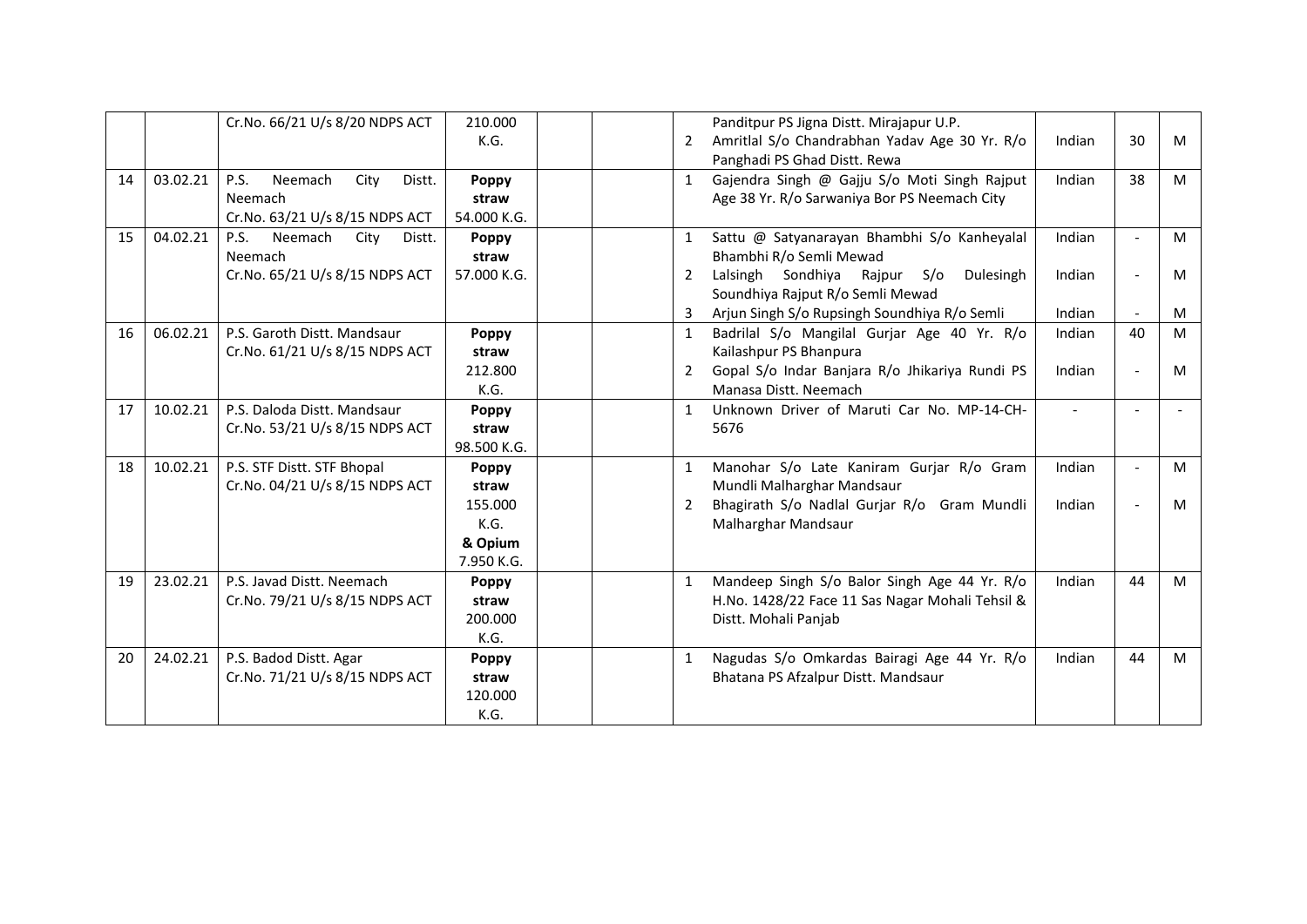## *Madhya Pradesh Police Narcotics Headquarter Indore Significant Seizures during the Month of March – 2021*

| S.  | Date Of        | <b>Seizing Agency</b>          | Quantity &         | Place  | <b>Intended</b>   |              | <b>Name of Persons Arrested</b>                  | <b>Nationalit</b> | Age                      | <b>Sex</b> |
|-----|----------------|--------------------------------|--------------------|--------|-------------------|--------------|--------------------------------------------------|-------------------|--------------------------|------------|
| No. | <b>Seizure</b> |                                | <b>Drug Seized</b> | Of     | <b>Destinatio</b> |              |                                                  | y                 |                          |            |
|     |                |                                | (IN KGS.)          | Origin | n                 |              |                                                  |                   |                          |            |
| 1   | 01.03.21       | P.S. Jaithari Distt. Anuppur   | Ganja              |        |                   | 1            | Unknown                                          |                   |                          |            |
|     |                | Cr.No. 69/21 U/s 8/20 NDPS ACT | 91.000 K.G.        |        |                   |              |                                                  |                   |                          |            |
| 2   | 08.03.21       | P.S. Susner Distt. Agar        | Ganja              |        |                   | 1            | Narendra Kumar S/o Rodulal Gouswami Age 25       | Indian            | 25                       | M          |
|     |                | Cr.No. 59/21 U/s 8/20 NDPS ACT | 40.000 K.G.        |        |                   |              | Yr. R/o Semla PS Sunel Tehsil Pidawa Distt.      |                   |                          |            |
|     |                |                                |                    |        |                   |              | Jhalawad Rajsthan                                |                   |                          |            |
|     |                |                                |                    |        |                   | 2            | Dinesh S/o Bapulal Bairagi Age 43 Yr. R/o        | Indian            | 49                       | M          |
|     |                |                                |                    |        |                   |              | Nurpura PS Unhel Rajsthan                        |                   |                          |            |
| 3   | 10.03.21       | P.S. Gohparu Distt. Shahdol    | Ganja              |        |                   | 1            | Rajkumar alias Sanjay Gupta S/o Ishwari Prasad   | Indian            | 27                       | M          |
|     |                | Cr.No. 90/21 U/s 8/20 NDPS ACT | 35.680 K.G.        |        |                   |              | Gupta Age 27 Yr. R/o Pelwah PS Gohparu           |                   |                          |            |
|     |                |                                |                    |        |                   | 2            | Ramakant Gupta S/o Chhotelal Gupta Age 27 Yr.    | Indian            | 27                       | M          |
|     |                |                                |                    |        |                   |              | R/o Khamrudh PS Budhar                           |                   |                          |            |
|     |                |                                |                    |        |                   | 3            | Mukesh Gupta S/o Premchandra Gupta Age 24        | Indian            | 24                       | M          |
|     |                |                                |                    |        |                   |              | Yr. R/o Pelwah PS Gohparu                        |                   |                          |            |
|     |                |                                |                    |        |                   | 4            | Ajay Singh S/o Brijbhan Singh Age 19 Yr. R/o     | Indian            | 19                       | M          |
|     |                |                                |                    |        |                   |              | Salda PS Gohparu                                 |                   |                          |            |
| 4   | 11.03.21       | P.S. Hanumana Distt. Riwa      | Ganja              |        |                   | $\mathbf{1}$ | Ashok Mishra S/o Kedar Mishra R/o Rathara PS     | Indian            | $\overline{\phantom{a}}$ |            |
|     |                | Cr.No. 82/21 U/s 8/20 NDPS ACT | 41.000 K.G.        |        |                   |              | City Kotwali Distt. Rewa                         |                   |                          |            |
|     |                |                                |                    |        |                   | 2            | Vinod Patel alias Doctor R/o Tikura Tola         | Indian            | $\overline{a}$           |            |
|     |                |                                |                    |        |                   |              | Dubugwan PS Hanumana                             |                   |                          |            |
|     |                |                                |                    |        |                   | 3            | Vishwajit Patel S/o Vinod Patel alias Doctor R/o | Indian            |                          |            |
|     |                |                                |                    |        |                   |              | Tikura Tola Dubugwan PS Hanumana                 |                   |                          |            |
|     |                |                                |                    |        |                   | 4            | Unknown (All Farrar)                             |                   |                          |            |
| 5   | 13.03.21       | P.S. Barela Distt. Jabalpur    | Ganja              |        |                   | 1            | Virendra S/o Jawahar Singh Rajput Age 25 Yr. R/o | Indian            | 25                       | M          |
|     |                | Cr.No. 166/21 U/s 8/20 NDPS    | 40.000 K.G.        |        |                   |              | Natwara PS Shahpura                              |                   |                          |            |
|     |                | <b>ACT</b>                     |                    |        |                   | 2            | Shubham S/o Om Prakash Sen Age 25 Yr. R/o        | Indian            | 25                       | M          |
|     |                |                                |                    |        |                   |              | Gundarai PS Belkheda                             |                   |                          |            |
|     |                |                                |                    |        |                   | 3            | Vikas S/o Bharat Thakur Age 20 Yr. R/o Kheri PS  | Indian            | 20                       | M          |
|     |                |                                |                    |        |                   |              | Patan                                            |                   |                          |            |
| 6   | 15.03.21       | P.S. Tilwara Distt. Jabalpur   | Ganja              |        |                   | 1            | Harihar S/o Shivnath Prasad Prajapati Sge 55 Yr. | Indian            | 55                       | M          |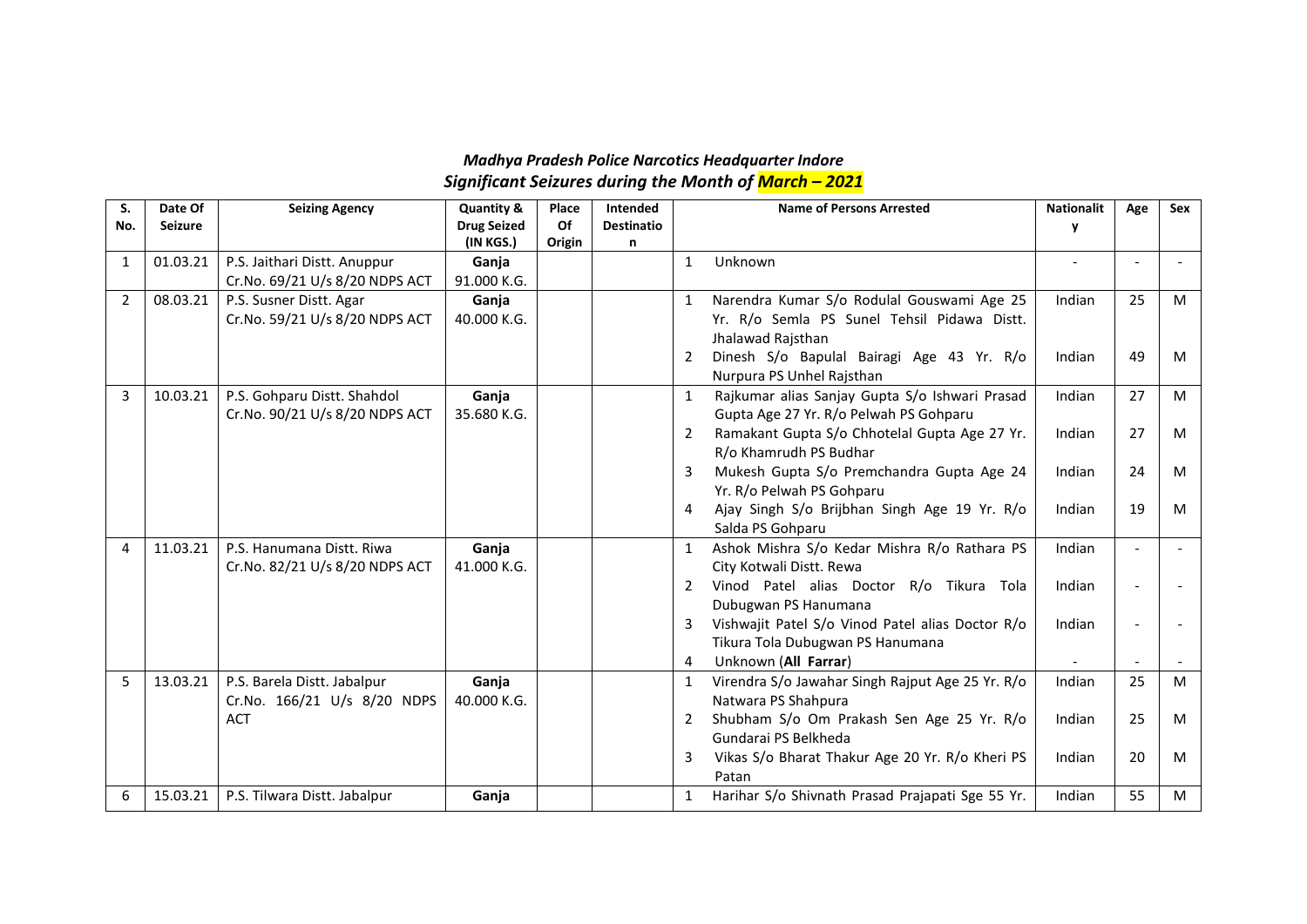|   |          | Cr.No. 103/21 U/s 8/20 NDPS    | 53.270 K.G. |                | R/o Shitalamai Mandir Ke Pass PS Ghamapur        |        |                          |   |
|---|----------|--------------------------------|-------------|----------------|--------------------------------------------------|--------|--------------------------|---|
|   |          | <b>ACT</b>                     |             | $2^{\circ}$    | Jabalpur                                         | Indian | 54                       | M |
|   |          |                                |             |                | Anil Kumar Shukla S/o Lt.Shri S.K. Shukla Age 54 |        |                          |   |
|   |          |                                |             |                | Yr. R/o FR 08 Satyamev Jayate Apartment B Block  |        |                          |   |
|   |          |                                |             | 3              | Tehsil Chok PS Belbagh                           | Indian | 26                       | M |
|   |          |                                |             |                | Vivek Rai S/o Shyamlal Rai Age 26 Yr. R/o E10    |        |                          |   |
|   |          |                                |             | $\overline{4}$ | Royal School Durga Colony Ke Pass PS Sanjeevani  | Indian | 34                       | M |
|   |          |                                |             |                | Nagar                                            |        |                          |   |
|   |          |                                |             | 5              | Raja Mishra S/o Lalji Mishra Age 34 Yr. R/o      | Indian | 26                       | M |
|   |          |                                |             |                | Amarpatan Distt. Satna                           |        |                          |   |
|   |          |                                |             |                | Ajay Yadav S/o Gyanchand Yadav Age 26 Yr. R/o    |        |                          |   |
|   |          |                                |             |                | Jabalpur Naka Distt. Damoh                       |        |                          |   |
| 7 | 15.03.21 | P.S. Jaso Distt. Satna         | Ganja       | $\mathbf{1}$   | Sanjit Vishwas S/o Chandan Vishwas Age 28 Yr.    | Indian | 28                       | M |
|   |          | Cr.No. 58/21 U/s 8/20 NDPS ACT | 431.520     |                | R/o Pawai Ward No. 05 Milauniganj PS Pawai       |        |                          |   |
|   |          |                                | K.G.        | $\overline{2}$ | Panna                                            | Indian | 27                       | M |
|   |          |                                |             |                | Rajkumar Seal (Sen) S/o Karthik Seal Age 27 Yr.  |        |                          |   |
|   |          |                                |             |                | R/o Shastri Nagar Bengali Colony Ward No. 46     |        |                          |   |
|   |          |                                |             | 3 <sup>7</sup> | H.No. 02 PS Nilganga Distt. Ujjain               | Indian | 42                       | M |
|   |          |                                |             |                | Sandeep Tiwari S/o Suraj alias Rajkumar Tiwari   |        |                          |   |
|   |          |                                |             | $\overline{4}$ | Age 42 Yr. R/o Devendra Nagar Saleha Road Distt. | Indian | 35                       | M |
|   |          |                                |             |                | Panna                                            |        |                          |   |
|   |          |                                |             |                | Pawan Pal S/o Malka Pal Age 35 Yr. R/o Village   |        |                          |   |
|   |          |                                |             |                | Basai Motwa PS Kotwali Distt. Panna              |        |                          |   |
| 8 | 15.03.21 | P.S. STF Distt. STF Bhopal     | Ganja       | 1              | Deepraj Singh S/o Awadhesh Singh R/o H.No.       | Indian |                          | M |
|   |          | Cr.No. 10/21 U/s 8/20 NDPS ACT | 45.000 K.G. |                | 91/3 Saket Nagar Bhopal                          |        |                          |   |
|   |          |                                |             | 2              | Mohit Nagar S/o Mahendra Singh Nagar R/o         | Indian | $\blacksquare$           | M |
|   |          |                                |             |                | H.No. 02 Ward No. 11 Simrai Aubedullaganj        |        |                          |   |
|   |          |                                |             | 3              | Raisen                                           | Indian | $\blacksquare$           | M |
|   |          |                                |             |                | Sonu Sen S/o Shivdayal Sen R/o Ward No. 09       |        |                          |   |
|   |          |                                |             | 4              | Hirania Aubedullaganj Raisen                     | Indian | $\overline{\phantom{a}}$ | M |
|   |          |                                |             |                | Sachin Yadav S/o Vikram Yadav R/o H.No. 140      |        |                          |   |
|   |          |                                |             |                | Ward No. 11 Arjun Nagar Aubedullaganj Raisen     |        |                          |   |
| 9 | 17.03.21 | P.S. Civil Line Distt. Morena  | Ganja       | $\mathbf{1}$   | Mahesh Katakam S/o Laxman R/o Film Nagar         | Indian | $\overline{\phantom{a}}$ | M |
|   |          | Cr.No. 121/21 U/s 8/20 NDPS    | 60.500 K.G. |                | Hyderabad City Telangana                         |        |                          |   |
|   |          | <b>ACT</b>                     |             | $2^{\circ}$    | Syed Salman S/o Rahmatullah Muslim R/o           | Indian |                          | М |
|   |          |                                |             |                | Khaman Bedu Gopal Telangana                      |        |                          |   |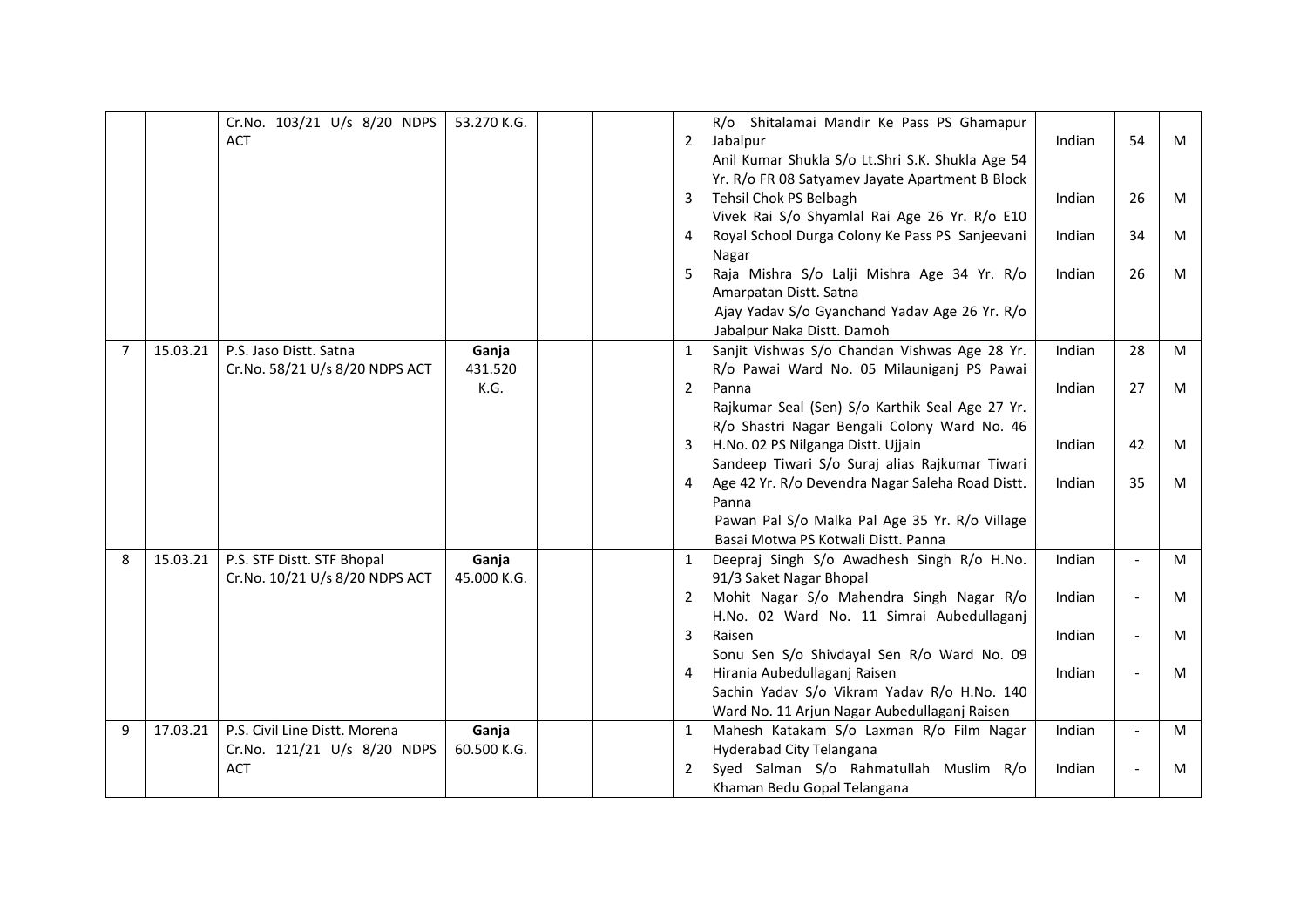|    |          |                                                                            |                          | 3            | Indian<br>Praveen Kumar Jebhagwan Jodulhe R/o PS Johar<br>Nagar Pace Mirachal Distt. Hyderabad Telangana                     |                          | M |
|----|----------|----------------------------------------------------------------------------|--------------------------|--------------|------------------------------------------------------------------------------------------------------------------------------|--------------------------|---|
| 10 | 17.03.21 | P.S. Kotma Distt. Anuppur<br>Cr.No. 122/21 U/s 8/20 NDPS<br><b>ACT</b>     | Gajna<br>219.550<br>K.G. | $\mathbf{1}$ | Unknown<br>$\blacksquare$                                                                                                    | $\overline{a}$           |   |
| 11 | 18.03.21 | P.S. Budhar Distt. Shahdol<br>Cr.No. 198/21 U/s 8/20 NDPS<br><b>ACT</b>    | Gajna<br>23.200 K.G.     | 1            | Saddu S/o Lt. Dadullah Mahara Age 53 Yr. R/o<br>Indian<br>Amalai                                                             | 53                       | M |
| 12 | 18.03.21 | P.S. Jaisinghnagar Distt. Shahdol<br>Cr.No. 128/21 U/s 8/20 NDPS           | Gajna<br>24.000 K.G.     | $\mathbf{1}$ | Prakash S/o Umakant Mishra Age 30 Yr. R/o<br>Indian<br>Ward 15 Jaisinghnagar                                                 | 30                       | M |
|    |          | <b>ACT</b>                                                                 |                          | 2            | Rajkumar alias Lala S/o Matadin Jaiswal Age 30<br>Indian<br>Yr. R/o Kotma PS Sohagpur                                        | 30                       | M |
|    |          |                                                                            |                          | 3            | Kanhaiya S/o Rajendra Jaiswal Age 26 Yr. R/o<br>Indian<br>Chandela Jaisinghnagar                                             | 26                       | M |
| 13 | 22.03.21 | P.S. Madhotal Distt. Jabalpur<br>Cr.No. 192/21 U/s 8/20 NDPS<br><b>ACT</b> | Ganja<br>28.000 K.G.     | $\mathbf{1}$ | Saurabh Soni S/o Lt. Shyam Sunder Soni Age 34<br>Indian<br>Yr. R/o Annapurna tent Nandan Bihar Trimurti<br>Nagar PS Gohalpur | 34                       | M |
|    |          |                                                                            |                          | 2            | Ansul alias Chaudhary S/o Santosh Chodhari Age<br>Indian<br>19 Yr. R/o Khermai Mandir Bholanagar PS                          | 19                       | M |
|    |          |                                                                            |                          | 3            | Madhotal<br>Indian<br>Lata Kewat S/o Rooplal Kewat Age 28 Yr. R/o<br>Kanchanpur Adhartal PS Adhartal                         | 28                       | M |
| 14 | 22.03.21 | P.S. Pawai Distt. Panna<br>Cr.No. 68/21 U/s 8/20 NDPS ACT                  | Gajna<br>26.000 K.G.     | $\mathbf{1}$ | Indian<br>Pushpendra Singh S/o Mulayam Singh Age 40 Yr.<br>R/o Budha PS Pawai                                                | 40                       | M |
| 15 | 23.03.21 | P.S. Motinagar Distt. Sagar<br>Cr.No. 183/21 U/s 8/20 NDPS                 | Gajna<br>75.000 K.G.     | $\mathbf{1}$ | Indian<br>Bhupendra Salochan Sahu Age 30 Yr. R/o Jhiriya<br>Arjuni Chhattisgarh                                              | $\blacksquare$           |   |
|    |          | <b>ACT</b>                                                                 |                          | 2            | Mukesh S/o Ranjit Singh Rajput R/o Danitola<br>Indian<br>Dhamtari Chhattisgarh                                               | $\overline{\phantom{a}}$ |   |
|    |          |                                                                            |                          | 3            | Ashish S/o Kailash Gaud R/o Charama Kanker<br>Indian<br>Chhattisgarh                                                         | $\overline{\phantom{0}}$ |   |
|    |          |                                                                            |                          | 4            | Lucky alias Laxmiprasad S/o Ram Gopal Sinha R/o<br>Indian<br>Charan Kanker Chhattisgarh                                      | $\overline{\phantom{a}}$ |   |
|    |          |                                                                            |                          | 5            | Guneshwar S/o Bara Sahu R/o Silera Pada<br>Indian<br>Kantmal Buddh Orissa                                                    | $\overline{\phantom{a}}$ |   |
|    |          |                                                                            |                          | 6            | Hemant S/o Ramji R/o Dani Rolla Dhamtari<br>Indian<br>Chhattisgarh                                                           | $\overline{\phantom{a}}$ |   |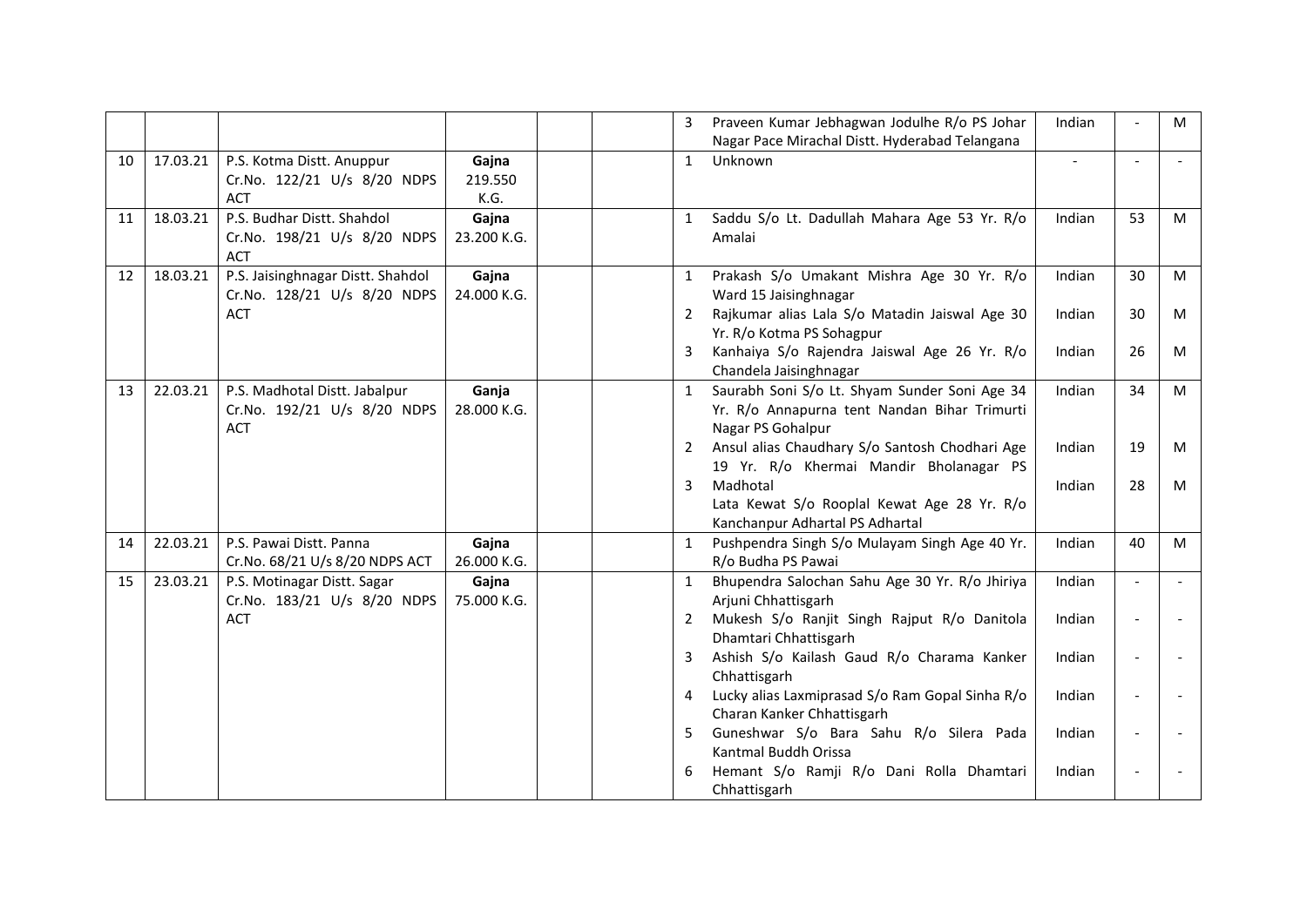|    |          |                                   |              | $\overline{7}$ | Satish Sen R/o Sagar                             | Indian |                          |    |
|----|----------|-----------------------------------|--------------|----------------|--------------------------------------------------|--------|--------------------------|----|
|    |          |                                   |              | 8              | Mukesh Kuchabdia R/o Sagar                       | Indian |                          |    |
| 16 | 25.03.21 | P.S. Laur Distt. Rewa             | Ganja        | $\mathbf{1}$   | Lavkush Jaiswal S/o Indrabhan Jaiswal R/o        | Indian | $\blacksquare$           | M  |
|    |          | Cr.No. 89/21 U/s 8/20 NDPS ACT    | 125.000      | 2              | Sonvarsha                                        | Indian | $\overline{\phantom{a}}$ | м  |
|    |          |                                   | K.G.         |                | Devprakash Mishra S/o Kaushal Prasad Mishra      |        |                          |    |
|    |          |                                   |              |                | R/o Laur khurd Datlab PS laur                    |        |                          |    |
| 17 | 31.03.21 | P.S. Sarai Distt. Singroli        | Ganja        | $\mathbf{1}$   | Mrs. Parvati Soni W/o Suresh Soni Age 50 Yr. R/o | Indian | 50                       | F. |
|    |          | Cr.No. 336/21 U/s 8/20 NDPS       | 40.000 K.G.  |                | Village Dudhmania PS Sarai                       |        |                          |    |
|    |          | ACT                               |              |                |                                                  |        |                          |    |
| 18 | 03.03.21 | P.S. Daloda Distt. Mandsaur       | Poppy        |                | Mukesh S/o Gangaram Meghwal Age 42 Yr. R/o       | Indian | 42                       | M  |
|    |          | Cr.No. 84/21 U/s 8/15 NDPS ACT    | straw        |                | Richchacha PS Daloda                             |        |                          |    |
|    |          |                                   | 67.000 K.G.  | 2              | Farooq S/o Mammu Khan Muslim R/o Sonagari        | Indian |                          | M  |
|    |          |                                   |              |                | PS Daloda                                        |        |                          |    |
|    |          |                                   |              | 3              | Mohammad Shafi alias Gabba S/o Mammu Kha         | Indian | $\blacksquare$           | M  |
|    |          |                                   |              |                | R/o Sonagari PS Daloda                           |        |                          |    |
| 19 | 10.03.21 | P.S. Narcotics Cell Distt. Indore | Poppy        | $\mathbf{1}$   | Gaurishankar alias Shankar S/o Rajulal Malaviya  | Indian | 20                       | M  |
|    |          | Cr.No. 14/21 U/s 8/15 NDPS ACT    | straw        |                | Age 20 Yr. R/o Village Modi PS and Tehsil Javad  |        |                          |    |
|    |          |                                   | 80.000 K.G.  |                | Distt. Neemuch                                   |        |                          |    |
|    |          |                                   |              | 2              | Kanuha S/o Lakhmichandra Bawri R/o Village       | Indian | $\blacksquare$           | M  |
|    |          |                                   |              |                | Modi Tehsil And PS Javad Distt. Neemuch          |        |                          |    |
| 20 | 13.03.21 | P.S. Narcotics Cell Distt. Indore | Poppy        | 1              | Rahul S/o Gotulal Meghwal Age 20 Yr. R/o Village | Indian | 20                       | M  |
|    |          | Cr.No. 15/21 U/s 8/15 NDPS ACT    | straw        |                | Sawan PS Neemuch Tehsil and Distt. Neemuch       |        |                          |    |
|    |          |                                   | 90.000 K.G.  |                |                                                  |        |                          |    |
| 21 | 15.03.21 | P.S. Manasa Distt. Neemach        | <b>Poppy</b> | 1              | Gopal S/o Inder Singh Kachhana Caste Banjara     | Indian | 28                       | M  |
|    |          | Cr.No. 108/21 U/s 8/15 NDPS       | straw        |                | Age 28 Yr. R/o Village Jhikaria Rundi Malheda    |        |                          |    |
|    |          | <b>ACT</b>                        | 52.000 K.G.  | 2              | Manasa                                           | Indian | 25                       | M  |
|    |          |                                   |              |                | Dinesh S/o Kherajaram Jat Age 25 Yr. R/o Village |        |                          |    |
|    |          |                                   |              | 3              | Khatiyasani Dangiwas Jodhpur City Rajasthan      | Indian | 25                       | M  |
|    |          |                                   |              |                | Malaram S/o Kaluram Jat Age 25 Yr. R/o Pithavas  |        |                          |    |
|    |          |                                   |              |                | Dangiawas Jodhpur City East Rajasthan            |        |                          |    |
| 22 | 16.03.21 | P.S. Daloda Distt. Mandsaur       | Poppy        | $\mathbf{1}$   | Ranjit Kumar S/o Dinesh Patidar Age 21 Yr. R/o   | Indian | 21                       | M  |
|    |          | Cr.No. 103/21 U/s 8/15 NDPS       | straw        |                | Lalakheda PS Daloda                              |        |                          |    |
|    |          | <b>ACT</b>                        | 500.000      |                |                                                  |        |                          |    |
|    |          |                                   | K.G.         |                |                                                  |        |                          |    |
| 23 | 18.03.21 | P.S.<br>Narayanghar<br>Distt.     | <b>Poppy</b> | 1              | Reichpal Singh S/o Balaram Macad Caste Jat Age   | Indian | 25                       | M  |
|    |          | Mandsaur                          | straw        |                | 25 Yr. R/o Jato Ka Waas Village Dholerava Khurd  |        |                          |    |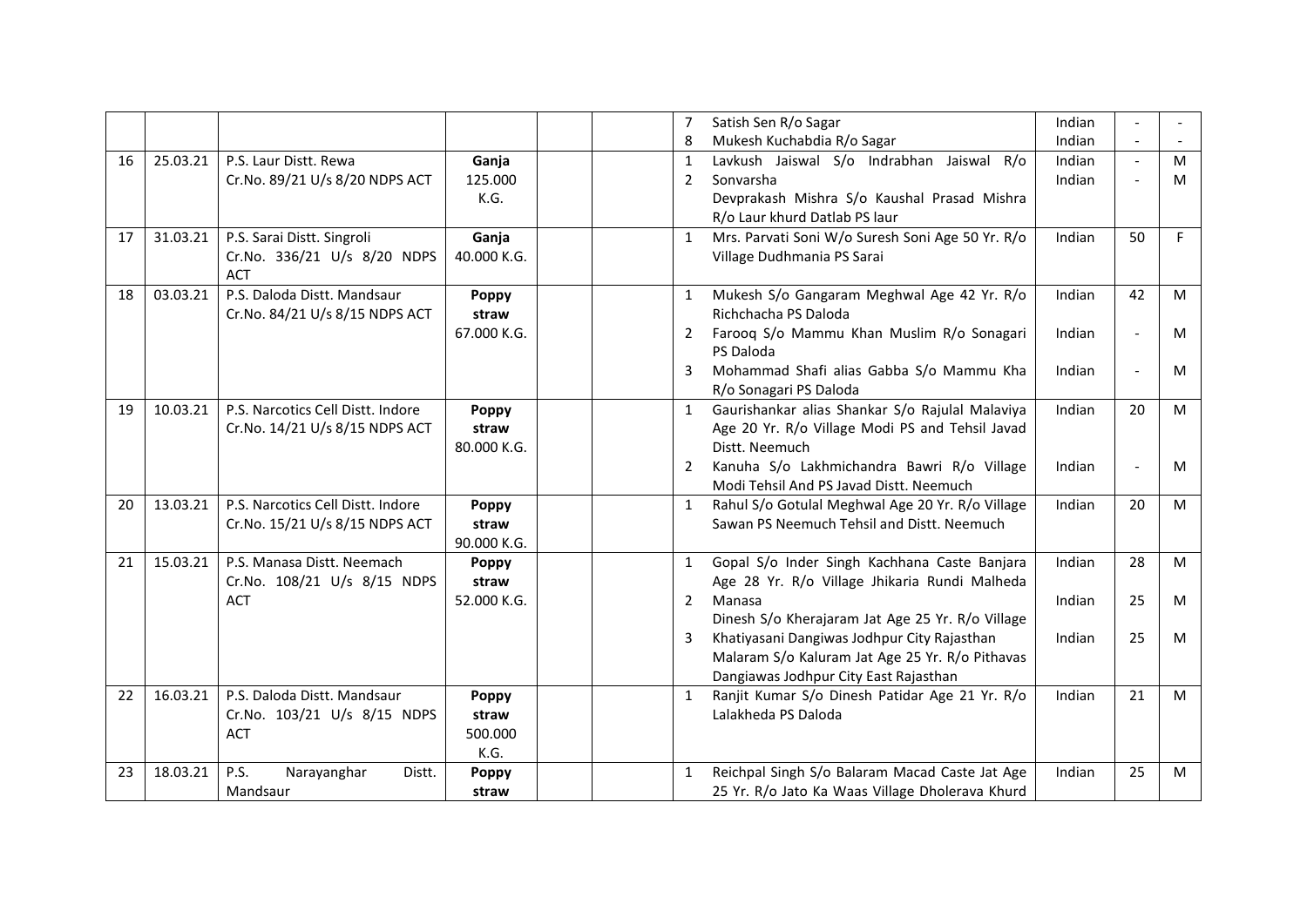|    |          | Cr.No. 77/21 U/s 8/15 NDPS ACT           | 150.000      |  | Gawardi Distt. Nagor Rajasthan                   |        |                          |   |
|----|----------|------------------------------------------|--------------|--|--------------------------------------------------|--------|--------------------------|---|
|    |          |                                          | K.G.         |  |                                                  |        |                          |   |
| 24 | 20.03.21 | <b>P.S.</b><br>Neemach<br>City<br>Distt. | <b>Poppy</b> |  | Premkumar S/o Chunnaram Jat Age 23 Yr. R/o       | Indian | 23                       | M |
|    |          | Neemach                                  | straw        |  | Village Kudla PS Badmer Rajasthan                |        |                          |   |
|    |          | Cr.No. 157/21 U/s 8/15 NDPS              | 400.000      |  | Unkarlal S/o Kishanlal Meena Age 30 Yr. R/o      | Indian | 30                       | M |
|    |          | <b>ACT</b>                               | K.G.         |  | Village Dugla PS Dungla Chittorgarh Rajasthan    |        |                          |   |
|    |          |                                          |              |  | Naresh S/o Rawatharam Jat R/o Kudla Badmer       | Indian | $\overline{\phantom{a}}$ | M |
|    |          |                                          |              |  | Rajasthan (Farrar)                               |        |                          |   |
| 25 | 21.03.21 | P.S. Daloda Distt. Mandsaur              | <b>Poppy</b> |  | Nandkishore S/o Shantilal Mali Age 27 Yr. R/o    | Indian | 27                       | M |
|    |          | Cr.No. 110/21 U/s 8/15 NDPS              | straw        |  | Guliana PS Daloda                                |        |                          |   |
|    |          | <b>ACT</b>                               | 80.000 K.G.  |  | Dinesh S/o Poonamchand Goyal Caste Chamar        | Indian | 21                       | M |
|    |          |                                          |              |  | Age 21 Yr. R/o New Abadi guliana                 |        |                          |   |
|    |          |                                          |              |  | Arjun S/o Jujharlal Mali Age 21 Yr. R/o Gulliana | Indian | 21                       | M |
| 26 | 22.03.21 | P.S. Narcotics Cell Distt. Indore        | Poppy        |  | Dinesh S/o Kanhaiyalal Patidar Age 24 Yr. R/o    | Indian | 24                       | M |
|    |          | Cr.No. 20/21 U/s 8/15 NDPS ACT           | straw        |  | Village Boliya Bujurg PS Sunel Distt. Jhalawar   |        |                          |   |
|    |          |                                          | 55.000 K.G.  |  | Rajasthan                                        |        |                          |   |
| 27 | 29.03.21 | P.S. Sendhwa<br>Gramin<br>Distt.         | Poppy        |  | Gordan S/o Baluram Goud Caste Brahmins R/o       | Indian | $\overline{\phantom{a}}$ | M |
|    |          | Badwani                                  | straw        |  | Badu Khurd Luni Jhanwar Jodhpur City Rajasthan   |        |                          |   |
|    |          | Cr.No. 204/21 U/s 8/15 NDPS              | 122.160      |  | Kesar Bai W/o Bagdiram Dhangar R/o Parana        | Indian |                          |   |
|    |          | <b>ACT</b>                               | K.G.         |  | Dugla Chittorgarh Rajasthan                      |        |                          |   |
| 28 | 29.03.21 | P.S. Narcotics Cell Distt. Indore        | <b>Poppy</b> |  | Madan S/o Ramlal Gurjar Age 28 Yr. R/o Village   | Indian | 28                       | M |
|    |          | Cr.No. 24/21 U/s 8/15 NDPS ACT           | straw        |  | Jaleenaar Tehsil and PS Manasa Distt. Neemuch    |        |                          |   |
|    |          |                                          | 140.000      |  | Anil S/o Karulal Gurjar Age 31 Yr. R/o Village   | Indian | 31                       | M |
|    |          |                                          | K.G.         |  | Jaleenaar Tehsil and PS Manasa Distt. Neemuch    |        |                          |   |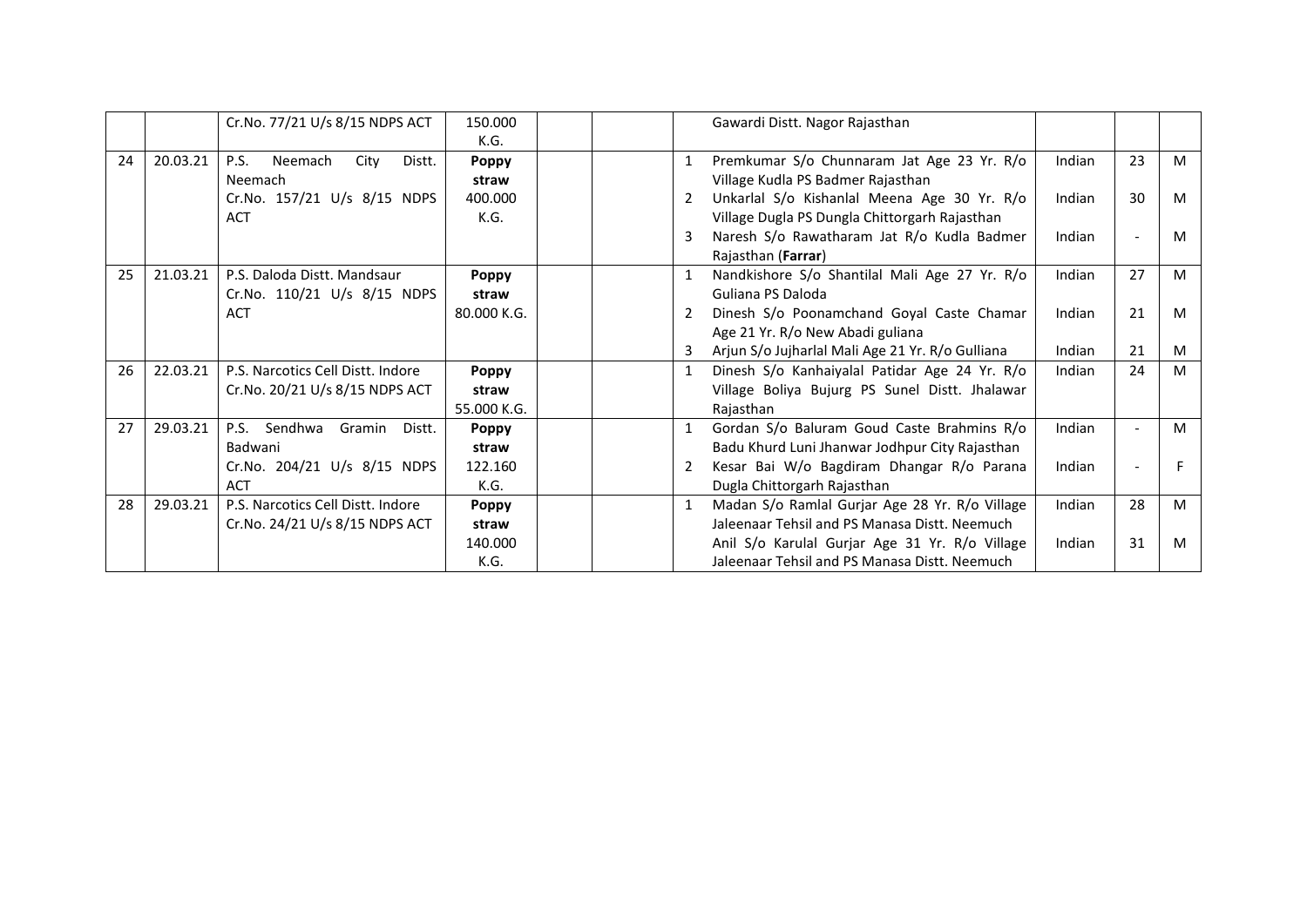## *Madhya Pradesh Police Narcotics Headquarter Indore Significant Seizures during the Month of April – 2021*

| S.  | Date Of        | <b>Seizing Agency</b>            | <b>Quantity &amp;</b> | Place  | Intended          |              | <b>Name of Persons Arrested</b>                     | <b>Nationalit</b> | Age                      | Sex |
|-----|----------------|----------------------------------|-----------------------|--------|-------------------|--------------|-----------------------------------------------------|-------------------|--------------------------|-----|
| No. | <b>Seizure</b> |                                  | <b>Drug Seized</b>    | Of     | <b>Destinatio</b> |              |                                                     | y                 |                          |     |
|     |                |                                  | (IN KGS.)             | Origin | n                 |              |                                                     |                   |                          |     |
| 1   | 01.04.21       | P.S. Garoth Distt. Mandsaur      | Opium                 |        |                   | 1            | Mukesh S/o Balaram Rathore Age 20 Yr. R/o           | Indian            | 20                       | M   |
|     |                | Cr.No. 162/21 U/s 8/18 NDPS      | 2.800 K.G.            |        |                   |              | Gram Banjari PS Shyamgarh Distt. Mandsaur           |                   |                          |     |
|     |                | <b>ACT</b>                       |                       |        |                   | 2            | Kamal Singh S/o Toofan Singh Age 28 Yr. R/o         | Indian            | 28                       | M   |
|     |                |                                  |                       |        |                   |              | Gram Warni PS Shyamgarh Distt. Mandsaur             |                   |                          |     |
| 2   | 16.04.21       | P.S. Bhanpura Distt. Mandsaur    | Opium                 |        |                   | 1            | Vikram Singh S/o Ganga Singh Age 28 Yr. R/o         | Indian            | 28                       | M   |
|     |                | Cr.No. 151/21 U/s 8/18 NDPS      | 5.000 K.G.            |        |                   |              | Chandrawasa Kheda PS Shyamgarh Distt.               |                   |                          |     |
|     |                | <b>ACT</b>                       |                       |        |                   |              | Mandsaur                                            |                   |                          |     |
| 3   | 22.04.21       | P.S. Ichhawar Distt. Sehore      | Ganja                 |        |                   | $\mathbf{1}$ | Shubham S/o Kamer Singh Mewada Age 25 Yr.           | Indian            | 25                       | M   |
|     |                | Cr.No. 196/21 U/s 8/20 NDPS      | 64.000 K.G.           |        |                   |              | R/o Ichhawar                                        |                   |                          |     |
|     |                | <b>ACT</b>                       |                       |        |                   |              |                                                     |                   |                          |     |
| 4   | 06.04.21       | P.S. Noorabad Distt. Morena      | Ganja                 |        |                   |              | Vipin Jat S/o Jagat Pal R/o Bajota PS Tappal Distt. | Indian            | $\overline{\phantom{a}}$ | M   |
|     |                | Cr.No. 58/21 U/s 8/20 NDPS ACT   | 68.000 K.G.           |        |                   |              | Aligarh U.P.                                        |                   |                          |     |
| 5   | 25.04.21       | P.S. Crime Branch Distt. Gwalior | Ganja                 |        |                   |              | Harendra SinghRathore S/o Vishambhar Singh          | Indian            | 25                       | M   |
|     |                | Cr.No. 43/21 U/s 8/20 NDPS ACT   | 960.000               |        |                   |              | Age 22 Yr. R/o New Prem Nagar Near Laxman           |                   |                          |     |
|     |                |                                  | K.G.                  |        |                   |              | Talaiya Shinde Ki Chhawani Lashkar Gwalior          |                   |                          |     |
| 6   | 03.04.21       | P.S. Crime Branch Distt. Indore  | Ganja                 |        |                   | $\mathbf{1}$ | Sujan Singh @ Shambhu Singh S/o Bane Singh          | Indian            | 30                       | M   |
|     |                | Cr.No. 09/21 U/s 8/20 NDPS ACT   | 52.000 K.G.           |        |                   |              | Age 30 Yr. Present R/o Near Nala Galpura Colony     |                   |                          |     |
|     |                |                                  |                       |        |                   |              | Udhyogpuri Maksi Road PS<br>Nimanwasa               |                   |                          |     |
|     |                |                                  |                       |        |                   |              | Nimanwasa Distt. Ujjain Permanent R/o Gram          |                   |                          |     |
|     |                |                                  |                       |        |                   |              | Asnadiya PS Badod Distt. Agar                       |                   |                          |     |
|     |                |                                  |                       |        |                   | 2            | Sidhu Singh S/o Sujan Singh Sondhiya Age 22 Yr.     | Indian            | 22                       | M   |
|     |                |                                  |                       |        |                   |              | R/o Gram Mawadiya PS Badod Distt. Agar              |                   |                          |     |
|     |                |                                  |                       |        |                   | 3            | Sapna SuryawanshiW/o Vikram Suryawanshi Age         | Indian            | 35                       | F.  |
|     |                |                                  |                       |        |                   |              | 35 Yr. R/o Near Nala Galpura Colony Nimanwasa       |                   |                          |     |
|     |                |                                  |                       |        |                   |              | Udhyogpuri Maksi Road PS Nimanwasa Distt.           |                   |                          |     |
|     |                |                                  |                       |        |                   | 4            | Ujjain                                              | Indian            | 27                       | M   |
|     |                |                                  |                       |        |                   |              | Abdul Samad S/o Abdul Kadir Age 27 Yr. R/o          |                   |                          |     |
|     |                |                                  |                       |        |                   |              | Ahmed Nagar Agar Road Ujjain                        | Indian            | 21                       | M   |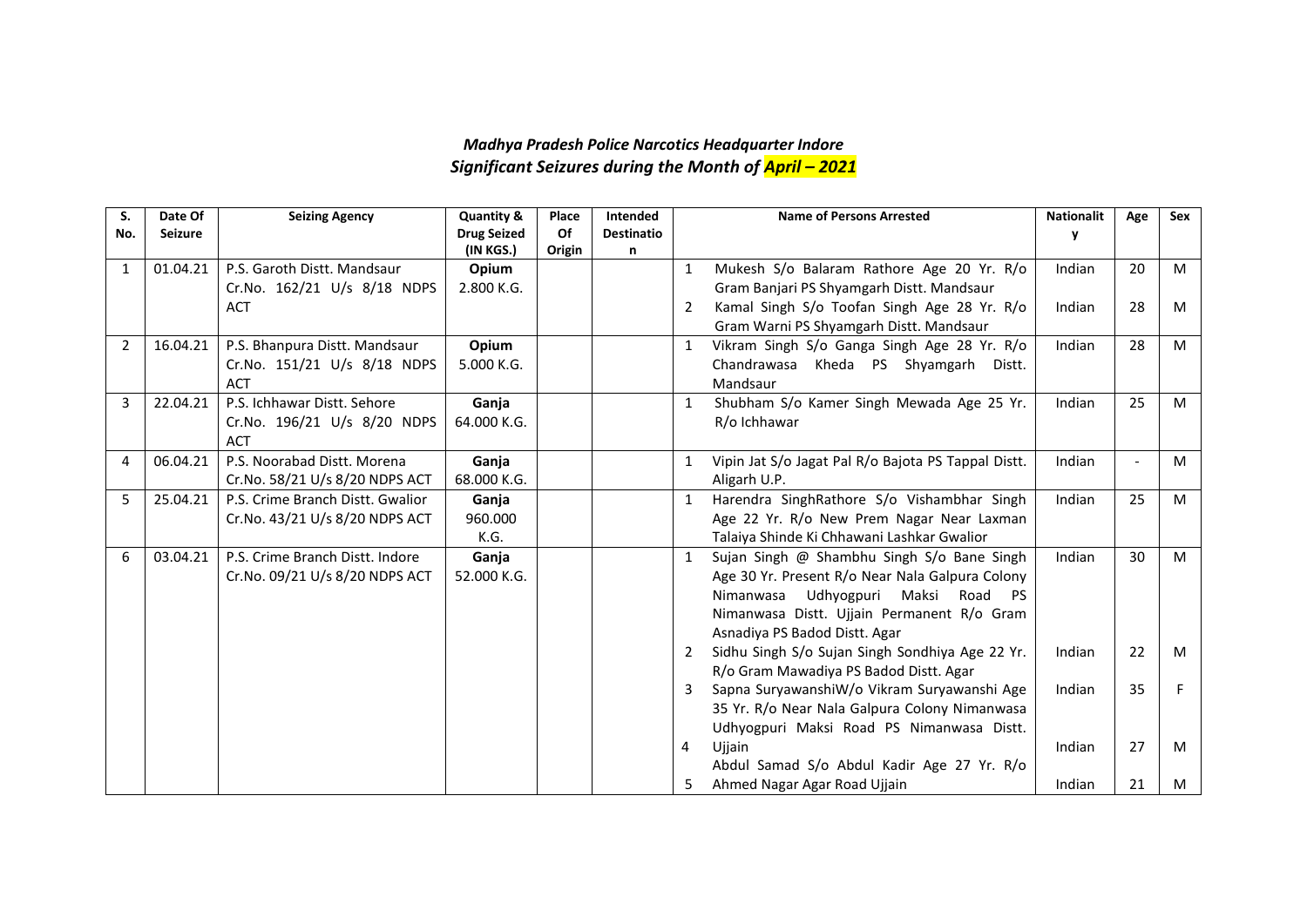|                |          |                                                              |                      |                | Rehan S/o Salim Ali Age 21 Yr. R/o Naka Amber 5<br>Agar Road Ujjain                          |        |                          |   |
|----------------|----------|--------------------------------------------------------------|----------------------|----------------|----------------------------------------------------------------------------------------------|--------|--------------------------|---|
| $\overline{7}$ | 16.04.21 | P.S. Dhimerkheda Distt. Katni<br>Cr.No. 106/21 U/s 8/20 NDPS | Ganja<br>45.000 K.G. | $\mathbf{1}$   | Santosh Yadav S/o Sarman yadav Age 50 Yr. R/o<br>Sindhi Camp Hanumantal                      | Indian | 50                       | M |
|                |          | <b>ACT</b>                                                   |                      | $\overline{2}$ | Ravi Patel S/o Kallu Age 38 Yr. R/o Urdua Panagar<br>Distt. Jabalpur                         | Indian | 38                       | M |
| 8              | 16.04.21 | P.S. Amhiya Distt. Rewa<br>Cr.No. 152/21 U/s 8/20 NDPS       | Ganja<br>686.000     | $\mathbf{1}$   | Anuj Jaiswal S/o Purshottam Jaiswal Age 27 Yr.<br>R/o Behind Madanpur Nountain Badera Distt. | Indian | 27                       | M |
|                |          | <b>ACT</b>                                                   | K.G.                 | $\overline{2}$ | Satna<br>Ashish Kumar Saket S/o Ramadhar Saket Age 20                                        | Indian | 20                       | M |
|                |          |                                                              |                      | 3              | Yr. R/o Same as Above<br>Sufal Adhikari S/o Kamal Adhikari Age 22 Yr. R/o                    | Indian | 22                       | M |
|                |          |                                                              |                      | 4              | Same as Above<br>Ganesh Baheli S/o Bhagwandin Baheli Age 35 Yr.                              | Indian | 35                       | M |
|                |          |                                                              |                      | 5              | R/o Same as Above<br>Aditya Jaiswal S/o Rambhawan Jaiswal Age 22 Yr.                         | Indian | 22                       | M |
|                |          |                                                              |                      | 6              | R/o Same as Above<br>Rajesh Saket S/o Damri Saket Age 40 Yr. R/o                             | Indian | 40                       | M |
|                |          |                                                              |                      | $\overline{7}$ | Same as Above<br>Gaurang Sana S/o Virendra Sana Age 28 Yr. R/o<br>Padmagiri Orissa           | Indian | 28                       | M |
| 9              | 17.04.21 | P.S. Chourhata Distt. Rewa                                   | Ganja                | $\mathbf{1}$   | Driver of Bolero Jeep No. MP-17-CB-3739                                                      |        | $\overline{\phantom{a}}$ |   |
|                |          | Cr.No. 268/21 U/s 8/20 NDPS<br><b>ACT</b>                    | 62.200 K.G.          |                |                                                                                              |        |                          |   |
| 10             | 06.04.21 | P.S. Amlai Distt. Shahdol                                    | Ganja                | $\mathbf{1}$   | Kamlesh @ Bhamla S/o Vishnu Singh Age 25 Yr.                                                 | Indian | 25                       | M |
|                |          | Cr.No. 164/21 U/s 8/20 NDPS                                  | 30.000 K.G.          | $\overline{2}$ | Kishan Singh (Absconded)                                                                     | Indian |                          |   |
|                |          | <b>ACT</b>                                                   |                      | $\overline{3}$ | Guddu Singh R/o Uslapur (Absconded)                                                          | Indian | $\blacksquare$           |   |
| 11             | 03.04.21 | P.S. Malthon Distt. Sagar<br>Cr.No. 98/21 U/s 8/20 NDPS ACT  | Ganja<br>32.000 K.G. | $\mathbf{1}$   | Unknown                                                                                      |        | $\blacksquare$           |   |
| 12             | 09.04.21 | P.S. Ringnod Distt. Ratlam                                   | Poppy                |                | Harnek Singh S/o Gurudev Singh Mistry Age 48                                                 | Indian | 48                       | M |
|                |          | Cr.No. 110/21 U/s 8/15 NDPS                                  | straw                |                | Yr. R/o Bada Gurudwara Sunaam PS Sunaam Distt                                                |        |                          |   |
|                |          | <b>ACT</b>                                                   | 227.290              |                | Sangrur Punjab                                                                               |        |                          |   |
|                |          |                                                              | K.G.                 | 2              | Surendra Singh S/o Bantusingh Rajput Age 20 Yr.<br>R/o Harew PS Lahara Distt. Sangrur Punjab | Indian | 20                       | M |
| 13             | 08.04.21 | P.S.<br>Distt.<br>Narayangarh                                | <b>Poppy</b>         | $\mathbf{1}$   | Suresh @ Prem Mali S/o Sawairam Mali Age 32                                                  | Indian | 32                       | M |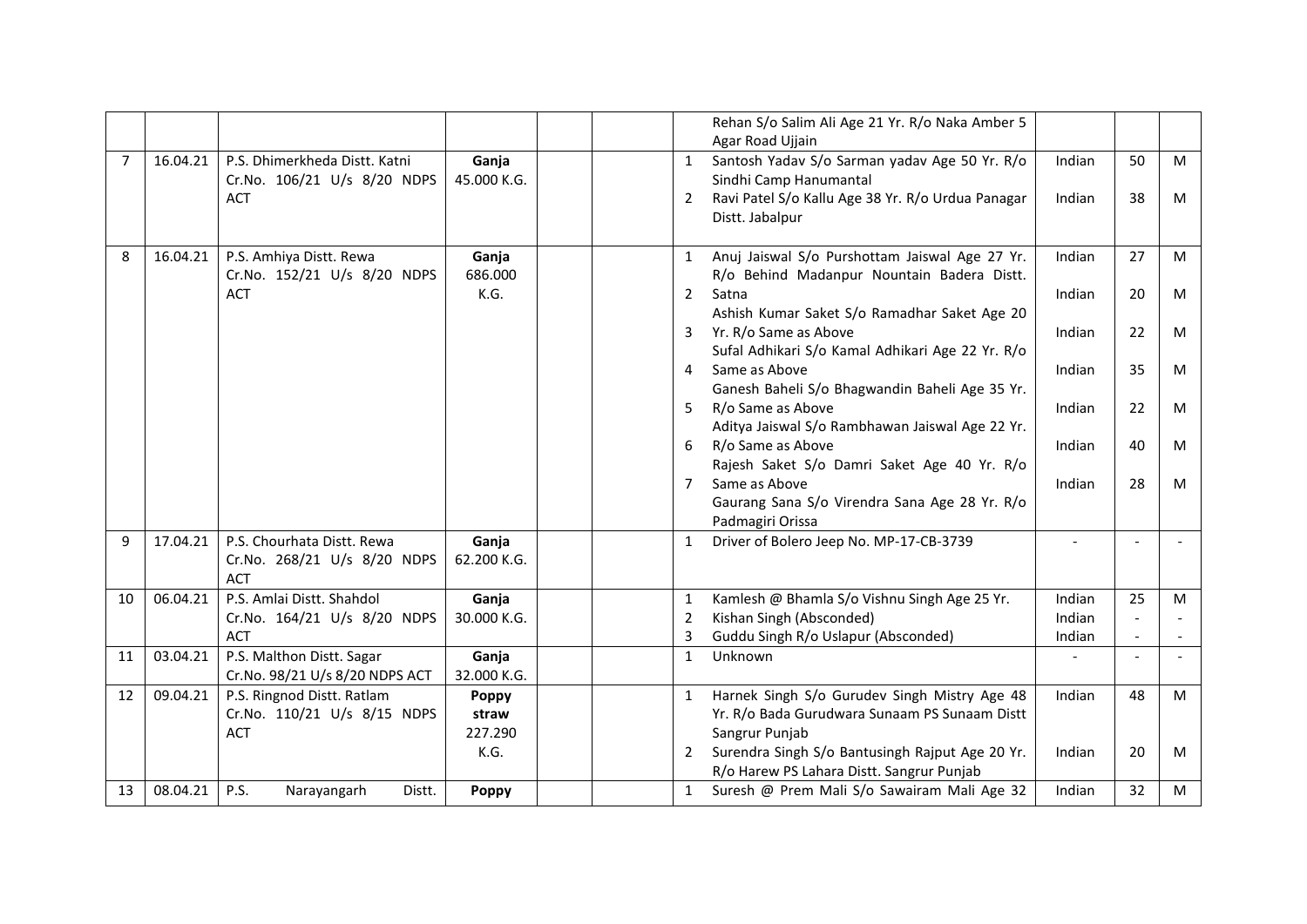|    |          | Mandsaur                                 | straw        |                | Yr. R/o Dev PS Mohangarh Distt Jaisalmer             |                |    |   |
|----|----------|------------------------------------------|--------------|----------------|------------------------------------------------------|----------------|----|---|
|    |          | Cr.No. 116/21 U/s 8/15 NDPS              | 340.000      | $\overline{2}$ | Rajasthan                                            | Indian         | 26 | M |
|    |          | <b>ACT</b>                               | K.G.         |                | Bhup Singh Bhati S/o Pratap Singh Bhati Age 26       |                |    |   |
|    |          |                                          |              |                | yr. R/o Gram KilaDistt. Jaisalmer Rajasthan          |                |    |   |
| 14 | 13.04.21 | Pipliyamandi<br>P.S.<br>Distt.           | Poppy        | $\mathbf{1}$   | Bhagwan Singh S/o Devi Singh Malviya Caste           | Indian         | 39 | M |
|    |          | Mandsaur                                 | straw        |                | Balai Age 39 Yr. R/o 32/3 Tileshwar Colony Nai       |                |    |   |
|    |          | Cr.No. 136/21 U/s 8/15 NDPS              | 225.000      |                | Basti Jiwajiganj Ujjain                              |                |    |   |
|    |          | <b>ACT</b>                               | K.G.         | 2              | Roop Singh S/o Badri Awase Age 33 Yr. R/o            | Indian         | 33 | M |
|    |          |                                          |              |                | Kharipura Sagwi Tikari Badwani                       |                |    |   |
| 15 | 02.04.21 | P.S. Manasa Distt. Neemuch               | Poppy        | $\mathbf{1}$   | Unknown                                              | Indian         |    |   |
|    |          | Cr.No. 137/21 U/s 8/15 NDPS              | straw        |                |                                                      |                |    |   |
|    |          | <b>ACT</b>                               | 400.000      |                |                                                      |                |    |   |
|    |          |                                          | K.G.         |                |                                                      |                |    |   |
| 16 | 05.04.21 | P.S. Ratangarh Distt. Neemuch            | Poppy        | $\mathbf{1}$   | Khemraj S/o Sodan Meena Age 20 yr. R/o Gram          | Indian         | 20 | M |
|    |          | Cr.No. 66/21 U/s 8/15 NDPS ACT           | straw        |                | Dolji ka Kheda PS Mandalgarh Distt. Bhilwara         |                |    |   |
|    |          |                                          | 60.000 K.G.  |                |                                                      |                |    |   |
| 17 | 06.04.21 | P.S. Ratangarh Distt. Neemuch            | Poppy        | $\mathbf{1}$   | Unknown                                              | $\blacksquare$ |    |   |
|    |          | Cr.No. 67/21 U/s 8/15 NDPS ACT           | straw        |                |                                                      |                |    |   |
|    |          |                                          | 200.000      |                |                                                      |                |    |   |
|    |          |                                          | K.G.         |                |                                                      |                |    |   |
| 18 | 07.0421  | P.S. Jawad Distt. Neemuch                | Poppy        | $\mathbf{1}$   | Bagaram S/o Sanwalaram Dewasi Age 22 Yr. R/o         | Indian         | 22 | M |
|    |          | Cr.No. 146/21 U/s 8/15 NDPS              | straw        |                | 132 Rewariyo ka Vaas Jaiswas Bagoda Distt. Jalon     |                |    |   |
|    |          | <b>ACT</b>                               | 986.000      |                | (Raj.)                                               |                |    |   |
|    |          |                                          | K.G.         |                |                                                      |                |    |   |
| 19 | 09.04.21 | Neemuch<br><b>P.S.</b><br>Kent<br>Distt. | Poppy        | $\mathbf{1}$   | Nanalal S/o Laluram Dhakad Age 30 Yr. R/o            | Indian         | 30 | M |
|    |          | Neemuch                                  | straw        |                | Nandbai PS Parsoli Chittorgarh Rajasthan             |                |    |   |
|    |          | Cr.No. 181/21 U/s 8/15 NDPS              | 72.000 K.G.  | 2              | Balkrishna S/o Nandlal Bairagi Age 30 Yr. R/o        | Indian         | 30 | M |
|    |          | <b>ACT</b>                               |              |                | Same as Above                                        |                |    |   |
| 20 | 09.04.21 | P.S. Singoli Distt. Neemuch              | <b>Poppy</b> | $\mathbf{1}$   | Chitar S/o Sohan Kumawat Age 45 Yr. R/o Kemari       | Indian         | 45 | M |
|    |          | Cr.No. 56/21 U/s 8/15 NDPS ACT           | straw        |                | PS Kareda Distt, bhiwara                             |                |    |   |
|    |          |                                          | 500.000      | $2^{\circ}$    | Shankarlal S/o Sohanlal Kumawat Age 40 Yr. R/o       | Indian         | 40 | M |
|    |          |                                          | K.G.         |                | Same as Above                                        |                |    |   |
| 21 | 09.04.21 | P.S. Ratangarh Distt. Neemuch            | Poppy        | $\mathbf{1}$   | Kishore S/o Ghanshyam Giri Caste Goswami Age         | Indian         | 19 | M |
|    |          | Cr.No. 69/21 U/s 8/15 NDPS ACT           | straw        |                | 19 Yr. R/o Shivaji Nagar Pali Police industrial Area |                |    |   |
|    |          |                                          | 225.000      |                | Distt pali Rajasthan                                 |                |    |   |
|    |          |                                          | K.G.         |                |                                                      |                |    |   |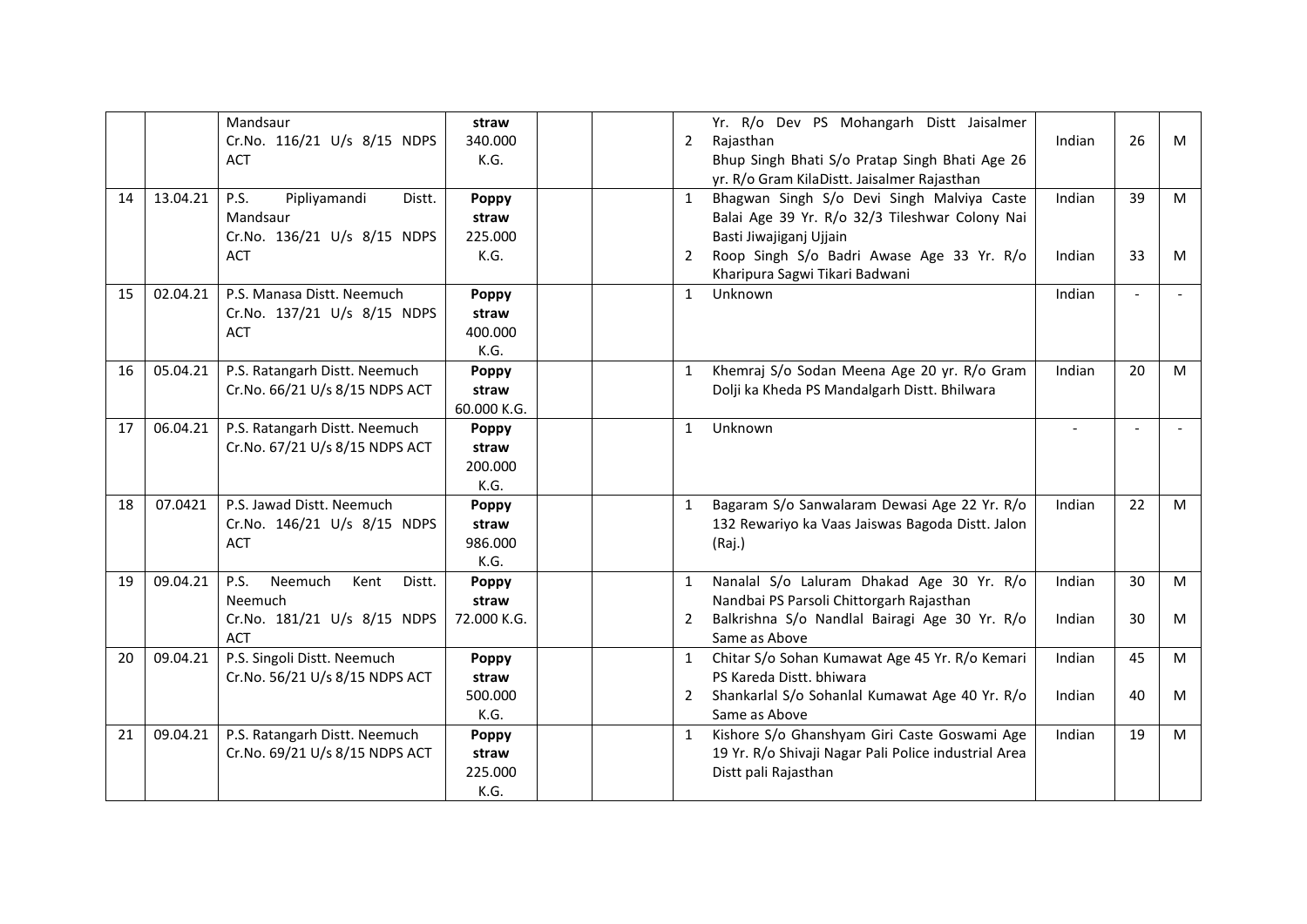| 22 | 10.04.21 | P.S. Ratangarh Distt. Neemuch     | <b>Poppy</b> |  | Kailash S/o Jhunda Caste bhil Age 30 Yr. R/o    | Indian | 30                       | M |
|----|----------|-----------------------------------|--------------|--|-------------------------------------------------|--------|--------------------------|---|
|    |          | Cr.No. 70/21 U/s 8/15 NDPS ACT    | straw        |  | Khadawada PS Kukadeshwar Neemuch                |        |                          |   |
|    |          |                                   | 90.000 K.G.  |  | Rahul S/o Gopal Caste Bhil Age 20 Yr. R/o       | Indian | 20                       | M |
|    |          |                                   |              |  | Malyakhedi Malhargarh mandsaur                  |        |                          |   |
|    |          |                                   |              |  | Vikram S/o Suresh Caste Bhil Age 18 Yr. R/o     | Indian | 18                       | M |
|    |          |                                   |              |  | Vishniya Pipliya Neemuch City                   |        |                          |   |
| 23 | 12.04.21 | P.S. Manasa Distt. Neemuch        | <b>Poppy</b> |  | Shaitan S/o Nathu Singh Banjara R/o Gram Basedi | Indian | $\overline{\phantom{a}}$ | M |
|    |          | Cr.No. 154/21 U/s 8/15 NDPS       | straw        |  | Bhati PS Jawad                                  |        |                          |   |
|    |          | ACT                               | 374.500      |  | Kuldeep Singh S/o Uday Singh Rajput R/o Gram    | Indian | $\overline{\phantom{a}}$ | M |
|    |          |                                   | K.G.         |  | khurdkhedi PS Jawad (Absconded)                 |        |                          |   |
| 24 | 01.04.21 | P.S. Narcotics Cell Distt. Indore | <b>Poppy</b> |  | Unknown                                         |        |                          |   |
|    |          | Cr.No. 25/21 U/s 8/15 NDPS ACT    | straw        |  |                                                 |        |                          |   |
|    |          |                                   | 54.000 K.G.  |  |                                                 |        |                          |   |
| 25 | 02.04.21 | P.S. Narcotics Cell Distt. Indore | <b>Poppy</b> |  | Rahul S/o Parmanand Chouhan Age 20 Yr. R/o      | Indian | 20                       | M |
|    |          | Cr.No. 26/21 U/s 8/15 NDPS ACT    | straw        |  | Gram Kelukheda PS Neemuch City<br>Distt.        |        |                          |   |
|    |          |                                   | 60.000 K.G.  |  | Neemuch                                         |        |                          |   |

## *Madhya Pradesh Police Narcotics Headquarter Indore Significant Seizures during the Month of May – 2021*

| S.  | Date Of        | <b>Seizing Agency</b>        | <b>Quantity &amp;</b> | Place  | Intended          | <b>Name of Persons Arrested</b>                 | <b>Nationalit</b> | Age | Sex |
|-----|----------------|------------------------------|-----------------------|--------|-------------------|-------------------------------------------------|-------------------|-----|-----|
| No. | <b>Seizure</b> |                              | <b>Drug Seized</b>    | Of     | <b>Destinatio</b> |                                                 |                   |     |     |
|     |                |                              | (IN KGS.)             | Origin | n                 |                                                 |                   |     |     |
|     | 31.05.21       | P.S. Chaurhata Distt.Rewa    | Ganja                 |        |                   | Satyabhan Singh @ David Patel S/o Ramadhar      | Indian            |     | M   |
|     |                | Cr.No. 361/21 U/s 8/20 NDPS  | 55.200 K.G.           |        |                   | Singh R/o Khera PS Chaurhata Distt Rewa         |                   |     |     |
|     |                | <b>ACT</b>                   |                       |        |                   | (Absconded)                                     | Indian            |     | M   |
|     |                |                              |                       |        |                   | Rahul Singh patel S/o Ramadhar Singh R/o Khera  |                   |     |     |
|     |                |                              |                       |        |                   | PS Chaurhata Distt Rewa (Absconded)             |                   |     |     |
|     | 29.05.21       | P.S Susner Disst. Agar       | PoppyStrw             |        |                   | Sakir S/o Babu kha R/o Multani Gangapur         | Indian            |     | м   |
|     |                | Cr. No. 158/21 U/s 8/15 NDPS | 106.900               |        |                   | Neeche ka kheda Agar                            |                   |     |     |
|     |                | ACT                          |                       |        |                   |                                                 |                   |     |     |
| 3   | 01.05.21       | P.S. Station Road Ratlam     | PoppyStrw             |        |                   | Shohanlal S/o kherajram Vishnoi Age 35Yr.R/o    | Indian            | 35  | M   |
|     |                | Cr. No. 294/21 U/s 8/15 NDPS | 274.00                |        |                   | Gram Hanwantpura Tehsil Chitalwana Distt. Jalor |                   |     |     |
|     |                | ACT                          |                       |        |                   | (Raj.)                                          |                   |     |     |
| 4   | 27.05.21       | P.S. Rindnod Distt. Ratlam   | PoppyStrw             |        |                   | Gopal S/o Ramashankar Dhangar Jati Gayari Age   | Indian            | 28  | M   |
|     |                | Cr.No. 171/21 U/s 8/15 NDPS  | 193.500               |        |                   | 28yr. R/o Laduna PS Sitamau Distt.Mandsaur      |                   |     |     |